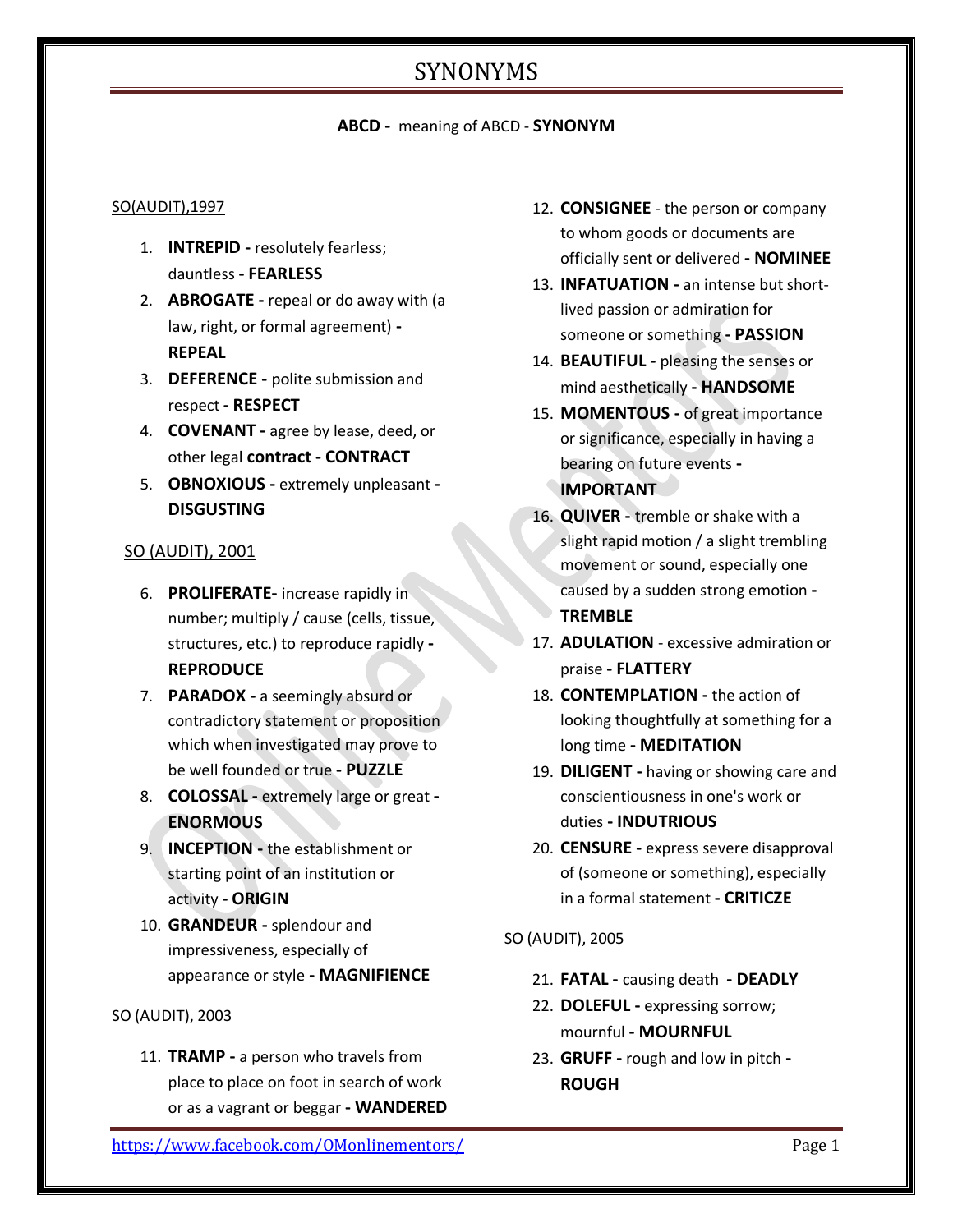- 24. **FIDELITY -** faithfulness to a person, cause, or belief, demonstrated by continuing loyalty and support **- LOYALTY**
- 25. **INFRUCTUOUS -** fruitless, unprofitable **- FRUITLESS**
- 26. **GARNISH -** decorate or embellish (something, especially food) **- ADORN**
- 27. **MENTOR -** an experienced and trusted adviser **- GUIDE**
- 28. **SUPERSTITIOUS -** having or showing a belief in superstitions (a widely held but irrational belief in supernatural influences, especially as leading to good or bad luck, or a practice based on such a belief) **- IRRATIONAL**
- 29. **RAVAGE -** cause severe and extensive damage to / the destructive effects of something **- DEMOLISH**
- 30. **SUCCESSIVE -** following one another or following others **- CONSECUTIVE**

TA (IT & CE), 2004

- 31. **ABROGATE -** repeal or do away with (a law, right, or formal agreement) **- ABOLISH**
- 32. **DELINEATE -** describe or portray (something) precisely **- EXPLAIN**
- 33. **MENACE -** a person or thing that is likely to cause harm; a threat or danger**. - THREAT**
- 34. **OCCULT -** mystical, supernatural, or magical powers, practices, or phenomena**. - SUPERNATURAL**
- 35. **VINDICATE -** clear (someone) of blame or suspicion **- JUSTIFY**
- 36. **BENEVOLENCE -** the quality of being well meaning **- KINDNESS**
- 37. **PANACEA -** a solution or remedy for all difficulties or diseases **- CURE ALL**
- 38. **PRUDENT -** acting with or showing care and thought for the future **- CAUTIOUS**
- 39. **AMICABLE -** characterized by friendliness and absence of discord **- FRIENDLY**
- 40. **IRREVERENCE -** a lack of respect for people or things that are generally taken seriously **- DISRESPECT**

## STATISTICAL INVIGILATOR, 2005

- 41. **CEREMONIAL -** conferring or involving only nominal authority or power **- FORMAL**
- 42. **PROPITIATE -** win or regain the favour of (a god, spirit, or person) by doing something that pleases them **- APPEASE**
- 43. **CAPITULATE -** cease to resist an opponent or an unwelcome demand; yield**. - SUREENDER**
- 44. **ESTRANGED -** cause (someone) to be no longer on friendly terms with someone **- SEPARATED**
- 45. **ERRONEOUSLY –** IN A WRONG / INCORRECT WAY **- WRONGLY**
- 46. **RESTIVE -** unable to remain still, silent, or submissive, especially because of boredom or dissatisfaction **- RESTLESS**
- 47. **NOMADIC**  living the life of a nomad (a member of a community of people who live in different locations, moving from one place to another) **- WANDERING**
- 48. **DEROGATORY -** showing a critical or disrespectful attitude **- DISPARAGING**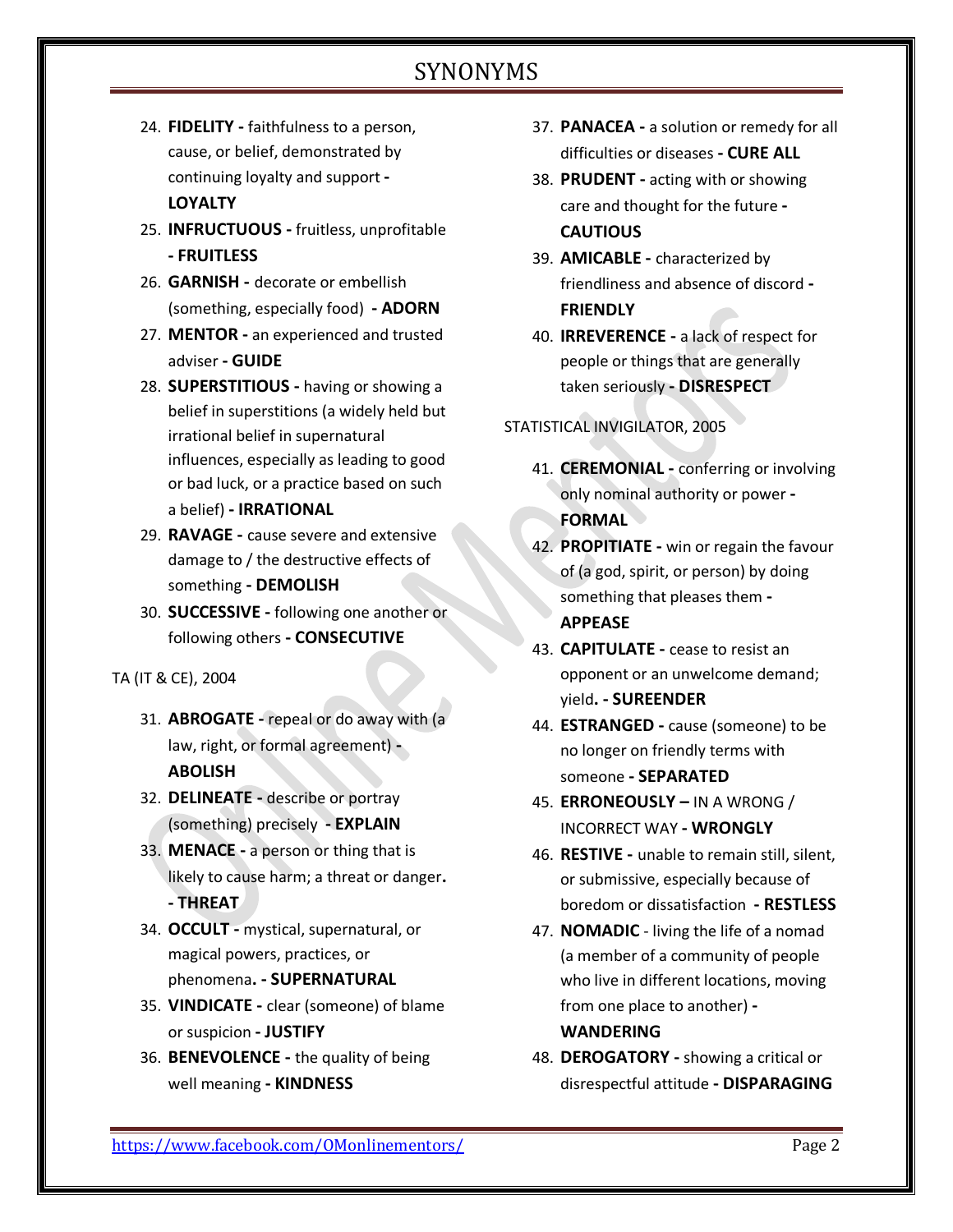- 49. **PREMONITION -** a strong feeling that something is about to happen, especially something unpleasant **- FOREWARNING**
- 50. **ELUDE -** escape from or avoid (a danger, enemy, or pursuer), typically in a skilful or cunning way **- ESCAPE**

#### SO (CA), 2005

- 51. **FLUTTER –** to move lightly or quickly **- FLOAT**
- 52. **PRIORITY -** the fact or condition of being regarded or treated as more important than others **- PRECEDENCE**
- 53. **DUPLICATION -** the action or process of duplicating something. **- COPYING**
- 54. **DILATE -** make or become wider, larger, or more open **- WIDEN**
- 55. **OBSESSION**  an idea or thought that continually preoccupies or intrudes on a person's mind **- PRE-OCCUPATION**

TA (IT & CE), 2005

- 56. **ITINERANT**  a person who travels from place to place **- TRAVELLING FROM PLACE TO PLACE**
- 57. **CONVICT -** declare (someone) to be guilty of a criminal offence by the verdict of a jury or the decision of a judge in a court of law **- CRIMINAL**
- 58. **OSTENTATION -** the pretentious or showy display of wealth and luxury, designed to impress **- POMP**
- 59. **SELECTION -** the action or fact of carefully choosing someone or something as being the best or most suitable **- PREFERENCE**
- 60. **TORPID -** mentally or physically inactive **- INACTIVE**
- 61. **SURMOUNT -** overcome (a difficulty or obstacle) **- OVERCOME**
- 62. **ABLUTION -** an act of washing oneself **- WASHING**
- 63. **GNOME -** a small ugly person **- DWARF**
- 64. **COMMAND -** give an authoritative or peremptory order **- INSTRUCT**
- 65. **TRANSPARENT -** (of a material or article) allowing light to pass through so that objects behind can be distinctly seen **- LUCID**

### STATISTICAL INVIGILATOR, 2006

- 66. **DEXTERITY -** skill in performing tasks, especially with the hands **- ADROITNESS**
- 67. **CAPRICIOUS**  given to sudden and unaccountable changes of mood or behaviour **- WHIMSICAL**
- 68. **ASSERTIVE -** having or showing a confident and forceful personality **- DOMINEERING**
- 69. **KNAVISH -** dishonest **- UNSCRUPULOUS**
- 70. **LACONIC -** using very few words **- CONCISE**
- 71. **KNACK**  an acquired or natural skill at doing something **- DEXTERITY**
- 72. **ILL-BRED**  badly brought up or rude **- UNCOUTH**
- 73. **DEMENTED**  behaving irrationally due to anger, distress, or excitement **- IDIOTIC**
- 74. **HAUGHTY -** arrogantly superior and disdainful **- CONCEITED**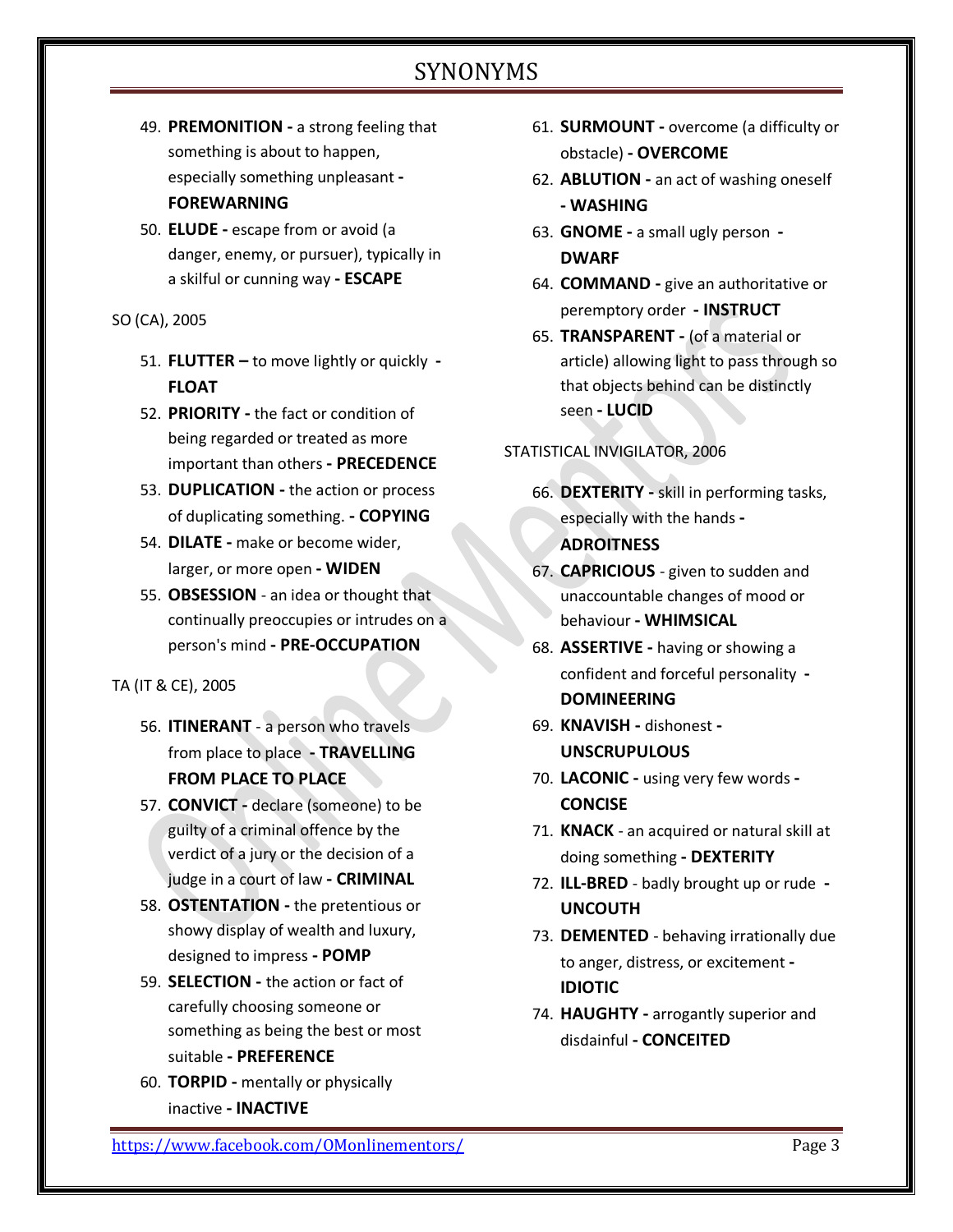- 75. **ENLIVEN -** make (something) more entertaining, interesting, or appealing **- CHEER**
- TA (IT & CE), 2006
	- 76. **GENUINE -** truly what something is said to be; authentic **- ORIGINAL**
	- 77. **BECKONED -** summon (someone) **- CALLED**
	- 78. **ACCUSED -** a person or group of people who are charged with or on trial for a crime **- INDICTED**
	- 79. **TRANSITION -** the process or a period of changing from one state or condition to another **- CHANGE**
	- 80. **DECREPITUDE -** the state of being decrepit (worn out or ruined because of age or neglect) **- FEEBLENESS**
	- 81. **AUDACITY -** a willingness to take bold risks **- BOLDNESS**
	- 82. **SUPERANNAUTED -** outdated or obsolete through age or new developments **- RETIRED**
	- 83. **ACCEDE -** agree to a demand, request, or treaty **- CONSENT**
	- 84. **ALERT -** quick to notice any unusual and potentially dangerous or difficult circumstances **- WATCHFUL**
	- 85. **OBSTINATE**  very difficult to change or overcome **- STUBBORN**
- SO (CA), 2006
	- 86. **LITTLE -** small in size, amount, or degree **- TRIVIAL**
	- 87. **YARDSTICK -** a standard used for comparison **- STANDARD**
	- 88. **TOXIC**  poisonous **- POISONOUS**
- https://www.facebook.com/0Monlinementors/ Page 4
- 89. **REGRESS -** return to a former or less developed state **- BACKSLIDE**
- 90. **SOMBRE -** dark or dull in colour or tone **- GLOOMY**

#### SO (AUDIT), 2006

- 91. **RARE -** not occurring very often **- SCARCE**
- 92. **HURDLE -** a problem or difficulty that must be overcome **- OBSTACLE**
- 93. **DECIMATED -** kill, destroy, or remove a large proportion of **- DESTROYED**
- 94. **AUGUST -** respected and impressive **- MAJESTIC**
- 95. **AVARICE -** extreme greed for wealth or material gain **- GREED**
- SO (CA), 2007
	- 96. **SLITHER -** move smoothly over a surface **- SLIDE**
	- 97. **FREELANCE -** earning one's living **- SELF-EMPLOYED**
	- 98. **IMPIOUS -** showing a lack of respect for God or religion **- IRREVERENT**
	- 99. **SCORN -** a feeling and expression of contempt or disdain for someone or something **- CONDEMN**
	- 100. **APPOSITE -** appropriate in the circumstances or in relation to something **- APPROPRIATE**

TA (IT & CE), 2007

- 101. **DULCET -** sweet and soothing **- SWEET**
- 102. **INDICMENT -** a formal charge or accusation of a serious crime **- ACCUSATION**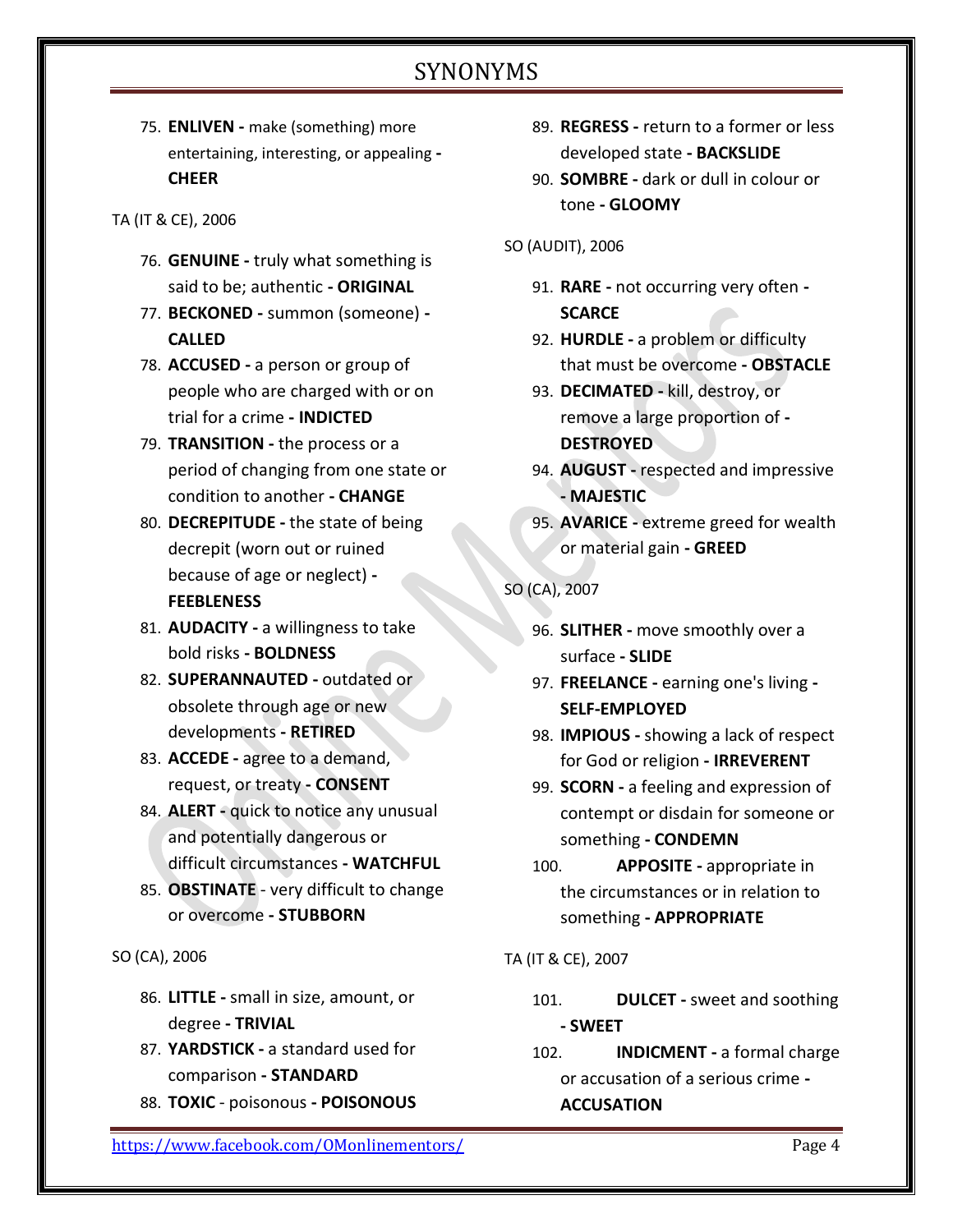- 103. **INVARIABLE -** never changing **- CONSTANT**
- 104. **STUBBORN -** difficult to move, remove, or cure **- ADAMANT**
- 105. **COLOSSAL -** extremely large or great **- GIGANTIC**
- 106. **DETRIMENTAL -** tending to cause harm **- HARMFUL**
- 107. **HERALDED -** be a sign that (something) is about to happen / clapped **- CLAPPED**
- 108. **INCESSANTLY -** without interruption / constantly **- CONTINOUSLY**
- 109. **VERACITY -** conformity to facts / accuracy **- TRUTH**
- 110. **ACCOUNTREMENTS -** an additional item of dress or equipment **- EQUIPMENTS**
- SO (AUDIT), 2007
	- 111. **OBSCENE -** offensive or disgusting by accepted standards of morality and decency **- INDECENT**
	- 112. **GENUINE -** truly what something is said to **be - AUTHENTIC**
	- 113. **ETERNAL -** lasting or existing forever **- PERPETUAL**
	- 114. **FLABBERGASTED -** surprise (someone) greatly / astonish **- DUMBFOUNDED**
	- 115. **DUBIOUS -** not to be relied upon / suspect **- DOUBTFUL**
- SO (AUDIT), 2008
	- 116. **ANTIPATHY -** a deep-seated feeling of aversion **- DISLIKE**
- 117. **RESCIND -** cancel, or repeal **- REVOKE**
- 118. **METICULOUS -** showing great attention to detail / very careful and precise **- CAREFUL**
- 119. **ACRONYM -** an abbreviation formed from the initial letters of other words and pronounced as a word **- A WORD FORMED BY THE INITIAL LETTERS OF WORDS**
- 120. **INDIGNATION -** anger or annoyance provoked by what is perceived as unfair treatment **- ANGER**
- TA (IT & CE), 2008
	- 121. **CONGREGATION -** a gathering or collection of people, animals, or things / a group of people assembled for religious worship **- MEETING**
	- 122. **INCAPACITATE -** prevent from functioning in a normal way **- CRIPPLE**
	- 123. **EXOTIC -** originating in or characteristic of a distant foreign country **- STRANGE**
	- 124. **PHILANTHROPIST -** a person who seeks to promote the welfare of others, especially by the generous donation of money to good causes **- BENEFACTOR**
	- 125. **DECAMP -** leave a place suddenly or secretly **- FLEE**
	- 126. **SALIENT -** most noticeable or important **- PROMINENT**
	- 127. **ABYSMAL -** very deep **- BOTTOMLESS**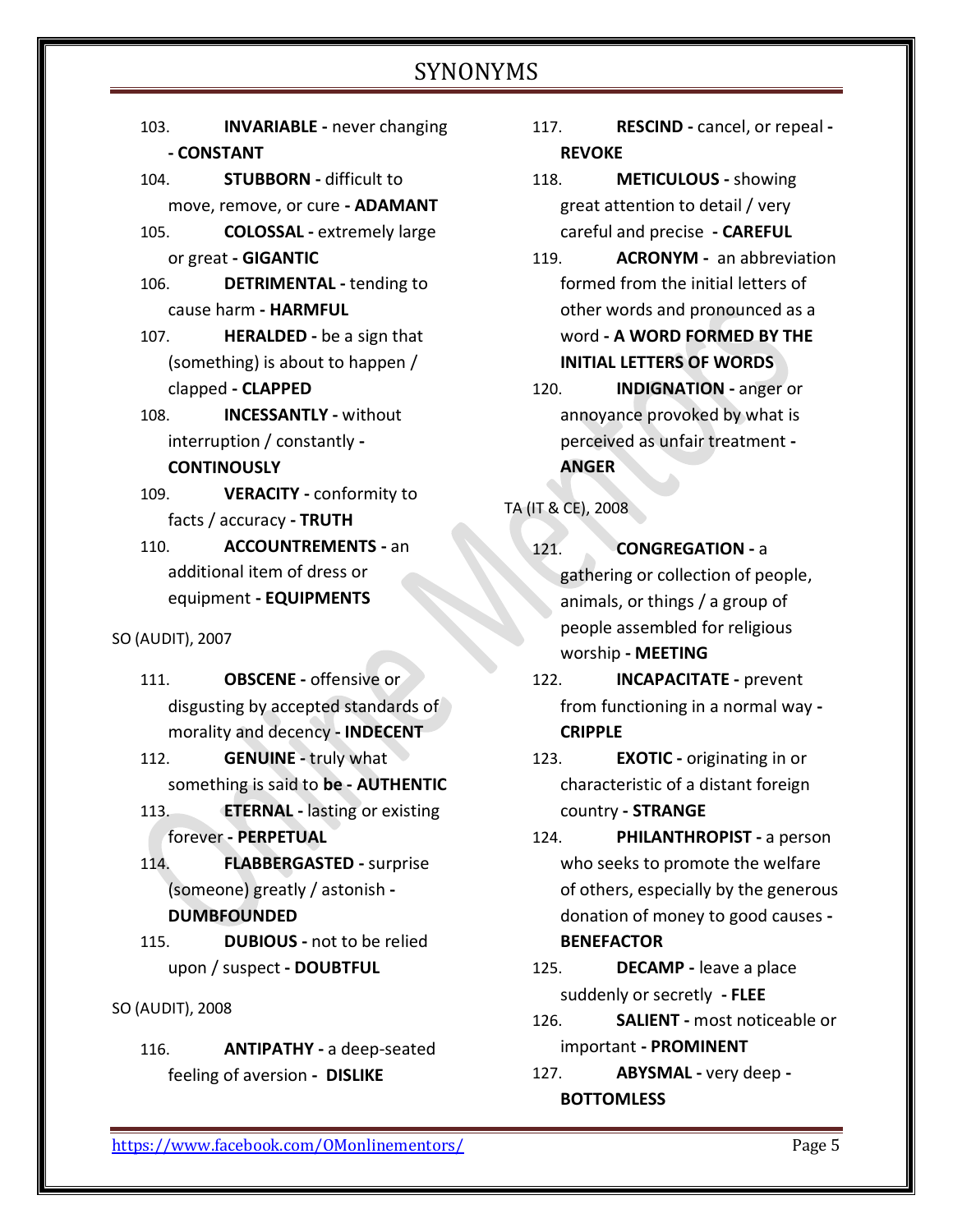128. **CONSERVATION** - the action of conserving something **- PRESERVATION**

# 129. **FLAIR** - a special or instinctive aptitude or ability for doing something well **- TALENT**

130. **ILLICIT -** forbidden by law, rules, or custom **- ILLEGAL**

### TA, (IT & CE), 2009

- 131. **COARSE**  rough or harsh in texture **- ROUGH**
- 132. **IMPOST**  a compulsory payment to the government **- TAX**
- 133. **PRODIGAL**  spending money or using resources freely and recklessly **- WASTEFUL**
- 134. **RECIPIENTS -** a person or thing that receives or is awarded something / receiving or capable of receiving something **- RECIEVER**
- 135. **FOREGO**  go without (something desirable**) - LEAVE**
- 136. **ROUT -** defeat and cause to retreat in disorder **- DEFEAT**
- 137. **FRONTIER**  a line or border separating two countries **-**

### **BOUNDARY**

- 138. **KNAVE -** a dishonest or unscrupulous man **- SCOUNDREL**
- 139. **FELICITY -** intense happiness **- BLISS**
- 140. **IRREPROCHABLE**  beyond criticism **- FAULTLESS**
- CGL T-1, 2010
	- 141. **FLIMSY**  insubstantial and easily damaged **- WEAK**
- 142. **CODDLE**  treat (someone) in an indulgent or overprotective way with too much care and attention **- SATISFY**
- 143. **PROPHYLACTIC -** intended to prevent disease **- PREVENTIVE**
- 144. **OSTRACISE**  exclude from a society or group **- BANISH**
- 145. **DEBACLE -** a sudden and ignominious failure **- DOWNFALL**
- 146. **TRITE -** lacking originality or freshness / dull on account of overuse **- COMMONPLACE**
- 147. **DERISION -** contemptuous ridicule or mockery **- RIDICULE**
- 148. **ONUS -** something that is one's duty **- RESPONSIBILITY**
- 149. **CANTAKEROUS -** badtempered, argumentative, and uncooperative **- QUARRELSOME** 150. **LUXURIANT -** rich and
	- profuse in growth **- ABUNDANT**

# CPO, 2010

- 151. **SUFFICIENT -** adequate **- ENOUGH** 152. **MEEK -** quiet, gentle, and
- easily imposed on **- SUBMISSIVE**
- 153. **EMBRACE -** an act of accepting something willingly or enthusiastically **- ACCEPT**
- 154. **ANCESTORS -** from whom one is descended **- FOREFATHERS**
- 155. **BENEVOLENT**  a person who is serving a charitable rather than a profit-making purpose **- KIND**
- 156. **CENSURE -** express severe disapproval of (someone or something),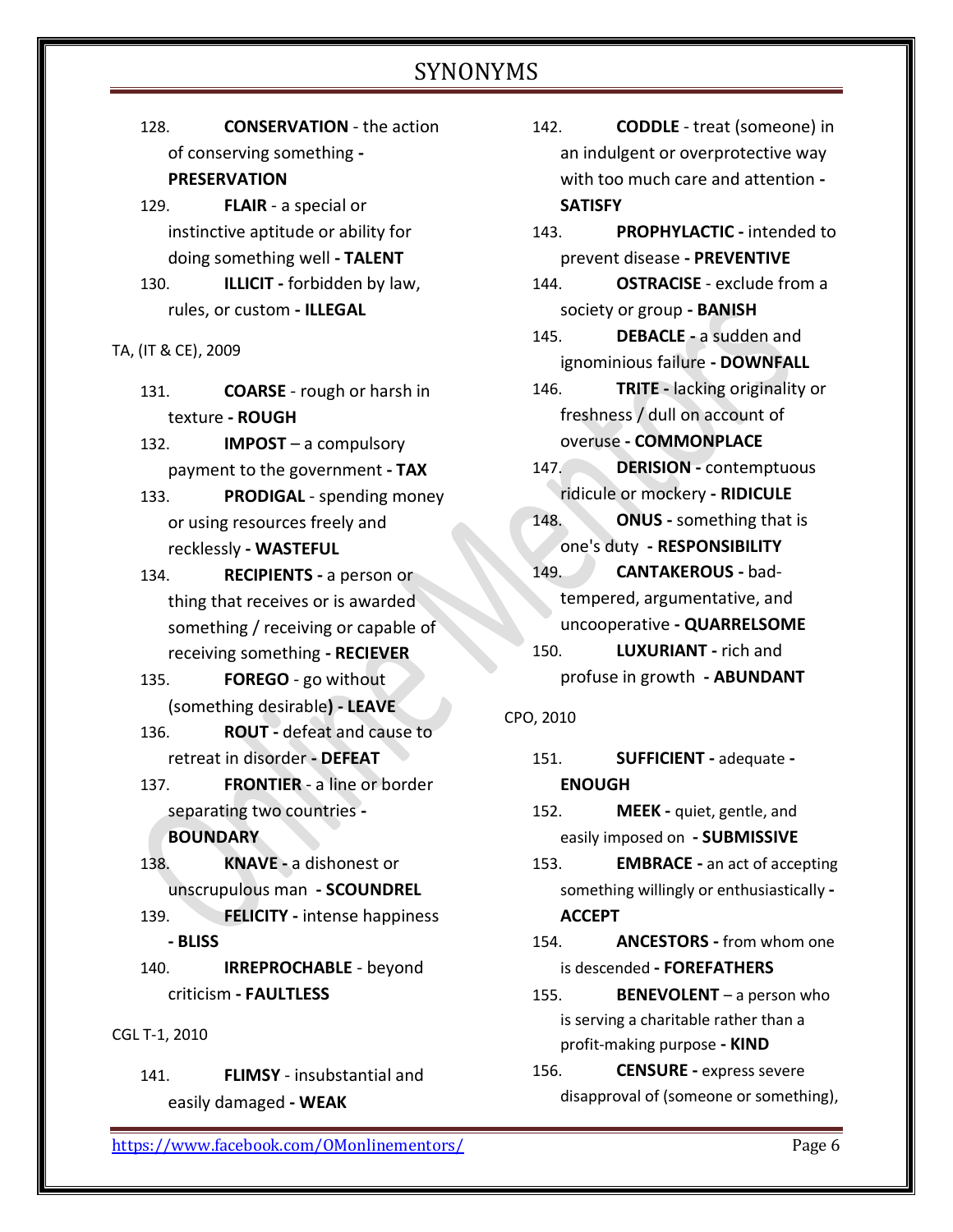especially in a formal statement **- CRITICIZE**

- 157. **CONFIDENTIAL -** intended to be kept secret **- SECRET**
- 158. **DANGEROUS**  able or likely to cause harm or injury **- HAZARDOUS**
- 159. **OBSTINATE -** very difficult to change or overcome **- STUBBORN**
- 160. **ILLICIT** forbidden by law, rules, or custom - **UNLAWFUL**

SAS, 2010

161. **IRASCIBLE -** having or showing a tendency to be easily angered **-**

**IRRITABLE**

- 162. **PROMISCUOUS -** casual **- INDISCRIMINATE**
- 163. **PROPINQUITY -** the state of being close to someone or something / proximity **- NEARNESS**
- 164. **ARTFUL -** clever or skillful, especially in a crafty or cunning way **- CUNNING**
- 165. **FATUOUS -** silly and pointless **- SILLY**

INVESTIGATOR, 2010

- 166. **PERQUISITE -** a benefit which one enjoys or is entitled to on account of one's job or position **- PRIVILEGE**
- 167. **EXECRATE**  feel or express great loathing for **- CURSE**
- 168. **SPIRITED -** full of energy, enthusiasm, and determination **- ARDENT**
- 169. **VIRULENT -** (of a disease or poison) extremely severe or harmful in its effects **- DEADLY**

170. **CONTROVERT –** to argue (with someone) **- CONTRADICT**

CGL T-1, 2011

171. **REVERIE -** a state of being pleasantly lost in one's thoughts **-**

**DAYDREAM**

- 172. **PERILOUS -** full of danger or risk **- HARAZDOUS**
- 173. **AUDACIOUS -** showing a willingness to take surprisingly bold risks **- BOLD**
- 174. **QUERULOUS -** complaining **- COMPLAINING**
- 175. **POIGNANT -** evoking a keen sense of sadness or regret **- SAD**
- 176. **ACCRUE -** accumulate **- ACCUMULATE**
- 177. **GENIAL -** friendly and cheerful **- CORDIAL**
- 178. **INCLEMENT** unpleasant conditions **- UNFAVOURABLE**
- 179. **VINDICTIVE -** having or showing a strong or unreasoning desire for **revenge - SPITEFUL**
- 180. **LOQUACIOUS -** tending to talk a great deal **- TALKATIVE**
- 181. **PERSPICUOUS -** clearly expressed and easily understood / simple / lucid **- PRECISE**
- 182. **PRODIGAL –** wasteful **- LAVISH**
- 183. **INTREPID -** feeling no fear / very bold or brave **- FEARLESS**
- 184. **INFAMY**  the state of being well known for some bad quality or deed **- NOTORIETY**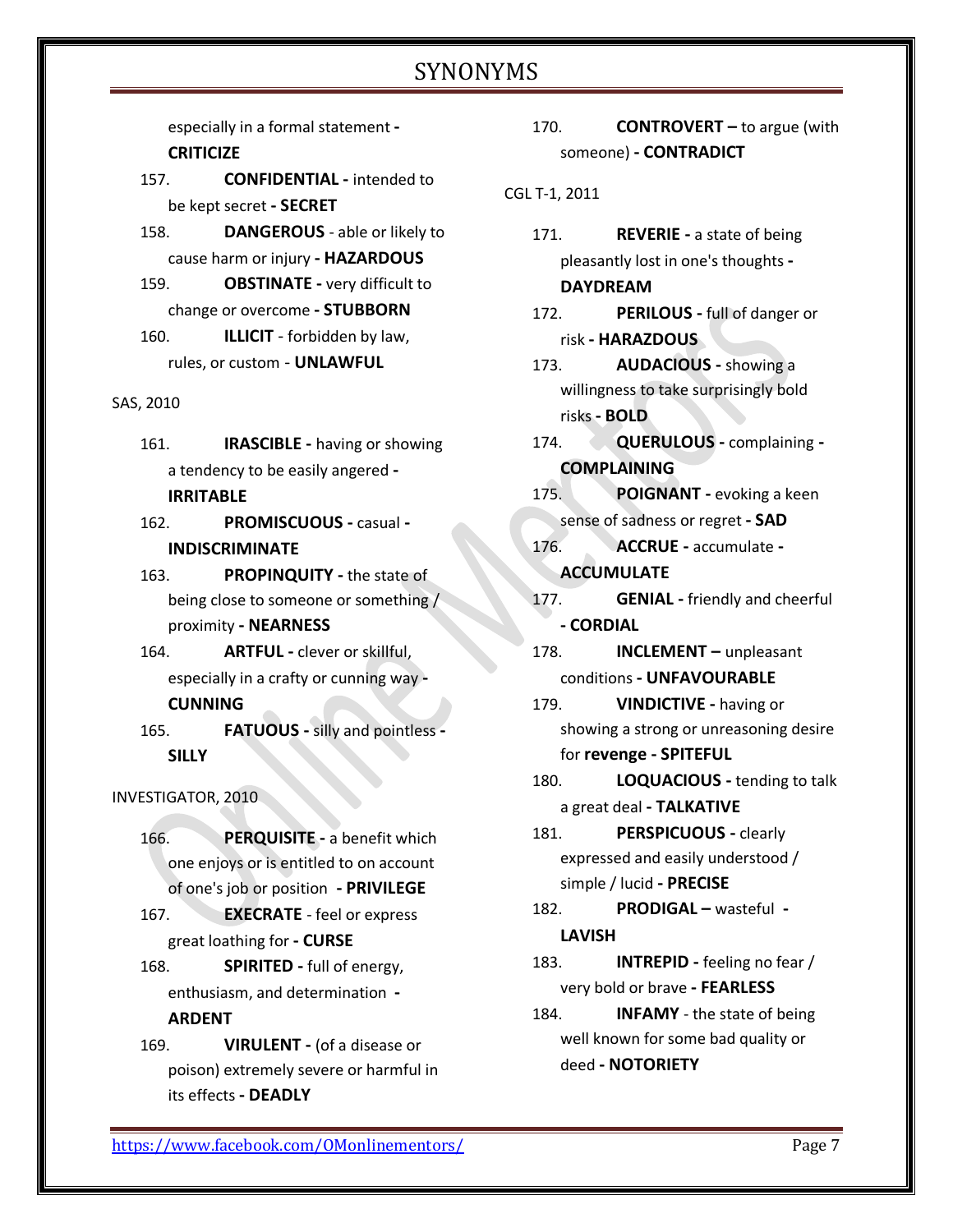- 185. **BARREN -** too poor to produce much or any vegetation / showing no results or achievements **- UNPRODUCTIVE**
- 186. **PREPONDERANCE -** the quality or fact of being greater in number, quantity, or importance **- DOMINANCE**
- 187. **DELUGE -** a severe flood **- FLOOD**
- 188. **APPRAISE -** assess the value or quality of **- JUDGE**
- 189. **INDICT -** formally accuse of or charge with a crime **- CHARGE**
- 190. **LUCIDITY -** simplicity **- CLARITY**

CPO, 2011

- 191. **DELIBERATELY -** consciously and intentionally **- INTENTIONALLY**
- 192. **STRINGENT -** strict, precise, and exacting **- TOUGH**
- 193. **BEHAVIOUR -** the way in which one acts or conducts oneself, especially towards others **- CONDUCT**
- 194. **SUBJUGATE -** bring under domination or control, especially by conquest **- CONQUER**
- 195. **FLAUNT -** display (something) ostentatiously, especially in order to provoke envy or admiration or to show defiance **- EXHIBIT**
- 196. **SURMOUNT -** overcome (a difficulty or obstacle) **- OVERCOME**
- 197. **SOLICIT -** ask for or try to obtain (something) from someone **- REQUEST**
- 198. **ACUTE -** having or showing a perceptive understanding or insight **- SHARP**
- 199. **RELISH -** great enjoyment **- ENJOY**
- 200. **CONCEALED -** kept secret **- HIDDEN**
- FCI, 2012
	- 201. **CRUDE -** in a natural or raw state/ not yet processed or refined **- UNREFINED**
	- 202. **GRUMBLE -** complain about something in a bad-tempered way **- COMPLAIN**
	- 203. **GLOOMY -** dark or poorly lit, especially so as to appear depressing or frightening **- MURKY**
	- 204. **SPIRITED -** full of energy, enthusiasm, and determination **- ENTHUSIASTIC**
	- 205. **MAGNIFICIENT -** extremely beautiful, elaborate, or impressive **-**

### **SPLENDID**

- 206. **CULMINATION**  the highest or climactic point of something, especially as attained after a long time **- CLIMAX**
- 207. **GENIUS -** exceptional intellectual or creative power or other natural ability **- A PERSON WITH**

# **UNCOMMON INTELLECT**

- 208. **PRUDENT -** acting with or showing care and thought for the **future - WISE**
- 209. **SWAP -** an act of exchanging one thing for another **- EXCHANGE**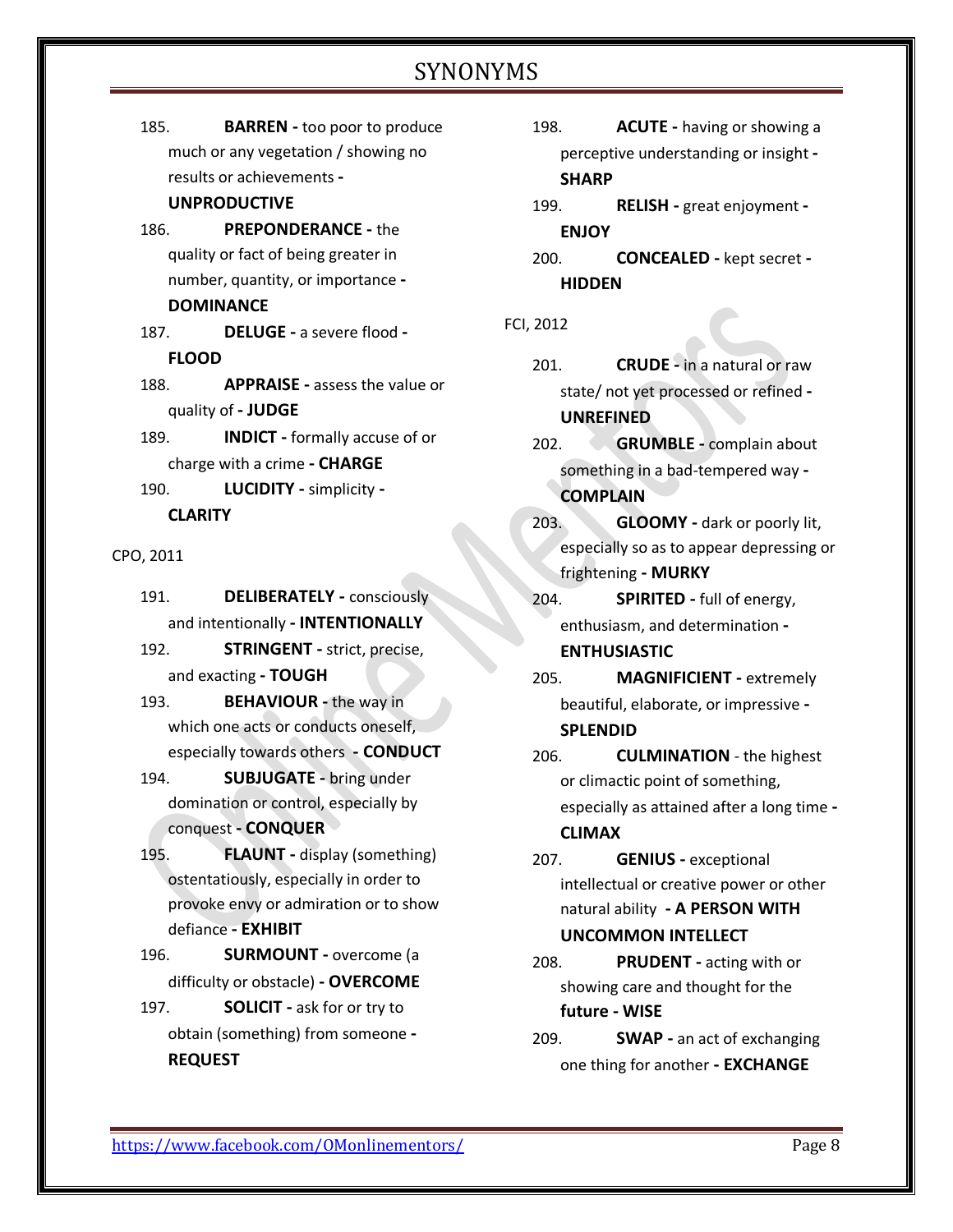210. **REGARD -** best wishes **- RESPECT**

- DEO, 2009
	- 211. **NOVICE -** a person new to and inexperienced in a job or situation **-**

**BEGINNER**

- 212. **COUNTERFEIT -** with the intention to deceive **- FAKE**
- 213. **ABSTAIN -** restrain oneself from doing or enjoying something **- REFRAIN**
- 214. **BARREN -** unproductive **- INFERTILE**
- 215. **INADVERTENT -** not resulting from or achieved through deliberate planning **- UNINTENTIONAL**

DEO, 2008

- 216. **CONSENSUS -** a general agreement **- UNANIMITY**
- 217. **BIFURCATED -** divide into two **- DIVIDED INTO TWO**
- 218. **AFFLUENCE -** the state of having a great deal of money / wealth **- RICHNESS**
- 219. **PERILOUS -** full of danger or risk **- DANGEROUS**
- 220. **SUPERSEDE -** take the place of (a person or thing previously in authority or use); supplant **- REPEAL**

### STENOGRAPHER, 2010

221. **AVERSION -** a strong dislike or disinclination **- DISLIKE**

- 222. **DESPERATION -** a state of despair, typically one which results in rash or extreme behaviour **- HOPELESSNESS**
- 223. **ENIGMATIC -** difficult to interpret or understand / mysterious **- PUZZLING**
- 224. **FABULOUS -** extraordinary, especially extraordinarily large **- CHARMING**
- 225. **LIBERTY**  liberty **- FREEDOM**
- 226. **DESPONDENT**  in low spirits from loss of hope or courage **- DEJECTED**

227. **JUBILANT** - feeling or expressing great happiness and triumph

**- ECSTATIC**

- 228. **RECTIFY -** put right / correct **- CORRECT**
- 229. **TRAUMA -** a deeply distressing or disturbing experience **- EMOTIONAL SHOCK**
- 230. **BLISTER**  a small bubble on the skin filled with serum and caused by friction, burning, or other damage **- WOUND**

CHSL, 2010

- 231. **ATROCITY -** an extremely wicked or cruel act, typically one involving physical violence or injury **- ABSURDITY**
- 232. **TEDIOUS -** too long, slow, or dull / tiresome or monotonous **- DULL**
- 233. **PAUCITY -** the presence of something in only small or insufficient quantities or amounts **- SHORTAGE**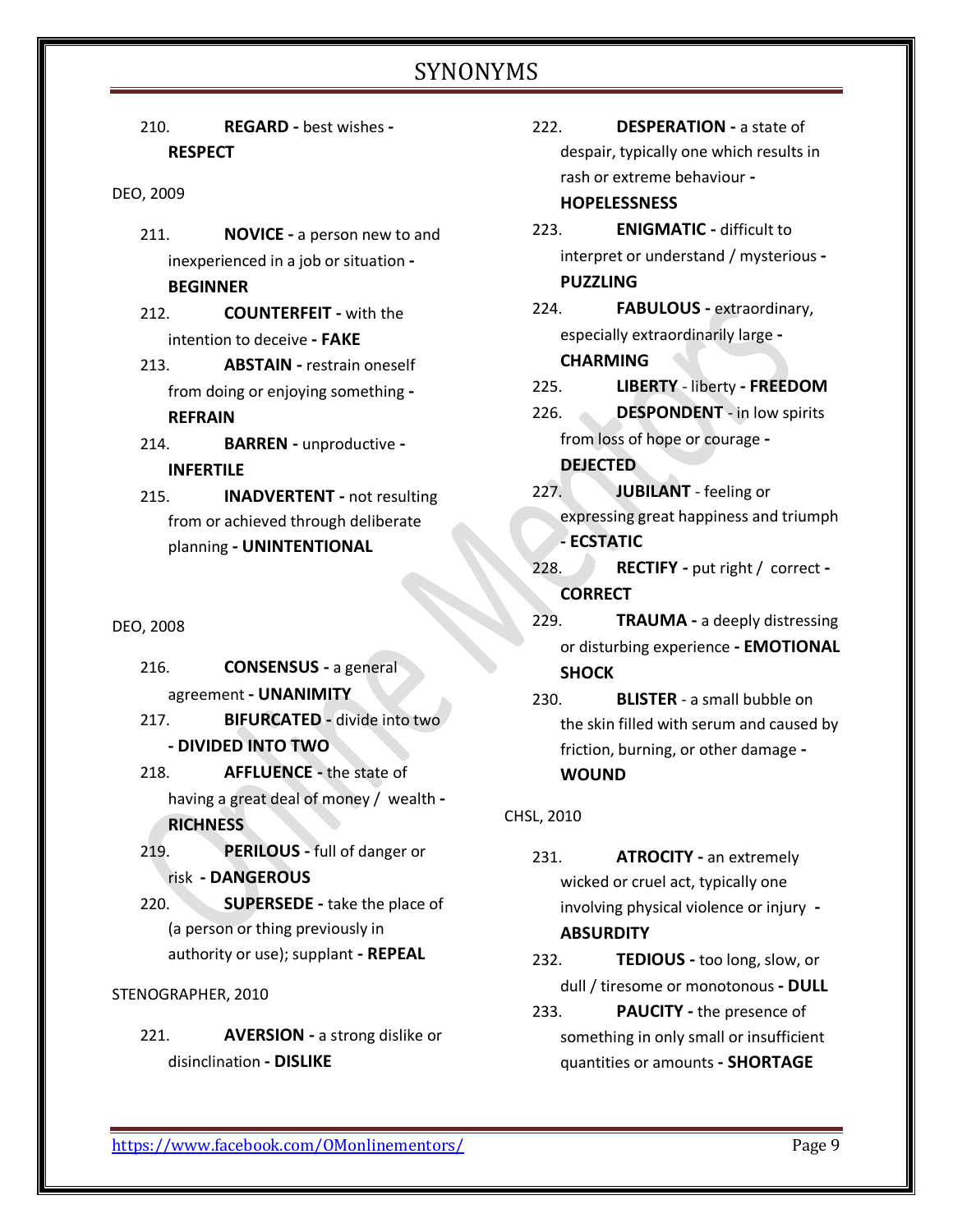- 234. **PACIFY -** quell the anger, agitation, or excitement of **- CALMDOWN**
- 235. **FORTIFY -** provide (a place) with defensive works as protection against attack **- STRENGTHEN**
- 236. **DISPARITY -** a great difference **- DIFFERENCE**
- 237. **PESTER**  trouble or annoy (someone) with frequent or persistent requests or interruptions **- ANNOY**
- 238. **TRIMMING -** small pieces trimmed off something **- CUTTING**
- 239. **RIVALLED -** a person who is competing for the same object or goal as another, or who tries to equal or outdo another / competitor

# **COMPETED**

- 240. **SAVIOUR -** a person who saves someone or something from danger or difficulty **- PROTECTOR**
- 241. **DEFER -** put off (an action or event) to a later time **- POSTPONE**
- 242. **DELIBERATE -** done consciously and intentionally **- INTENTIONAL**
- 243. **DEMONSTRATE -** clearly show the existence or truth of (something) by giving proof or evidence **- SHOW**
- 244. **DARING -** adventurous or audaciously bold **- COURAGEOUS**
- 245. **AUTOCRATIC -** relating to a ruler who has absolute power **-**

# **DICTATORIAL**

- STENOGRAPHER, 2011
	- 246. **DEARTH -** a scarcity or lack of something **- SCARCITY**
- 247. **INSENSITIVE**  showing or feeling no concern for others' feelings **- CALLOUS**
- 248. **CIRCUITOUS**  longer than the most direct way **- ROUNDABOUT**
- 249. **SHINES -** give out a bright light **- GLITTERS**
- 250. **BOISTEROUS -** noisy, energetic, and cheerful **- NOISY**
- 251. **MELLOW -** pleasantly smooth or soft / free from harshness **- GENIAL**
- 252. **NEFARIOUS -** wicked or criminal **- WICKED**
- 253. **SORDID -** involving immoral or dishonourable actions and motives; arousing moral distaste and contempt **- UNPLEASANT**
- 254. **TRANQUIL**  free from disturbance / calm **- PEACEFUL**
- 255. **IMAGINARY -** existing only in the imagination **- FICTITIOUS**
- 256. **CARICATURE**  a picture, description, or imitation of a person in which certain striking characteristics are exaggerated in order to create a comic or grotesque effect **- GROTESQUE**
- 257. **ABSORBING -** intensely interesting / engrossing - **ENGROSSING**
- 258. **EMANCIPATE -** set free, especially from legal, social, or political restrictions **- LIBERATE**
- 259. **LAUD -** praise (a person or their achievements) highly **- PRAISE**
- 260. **EMULATE -** reproduce the function or action of **- SIMULATE**

MT (NT), 2011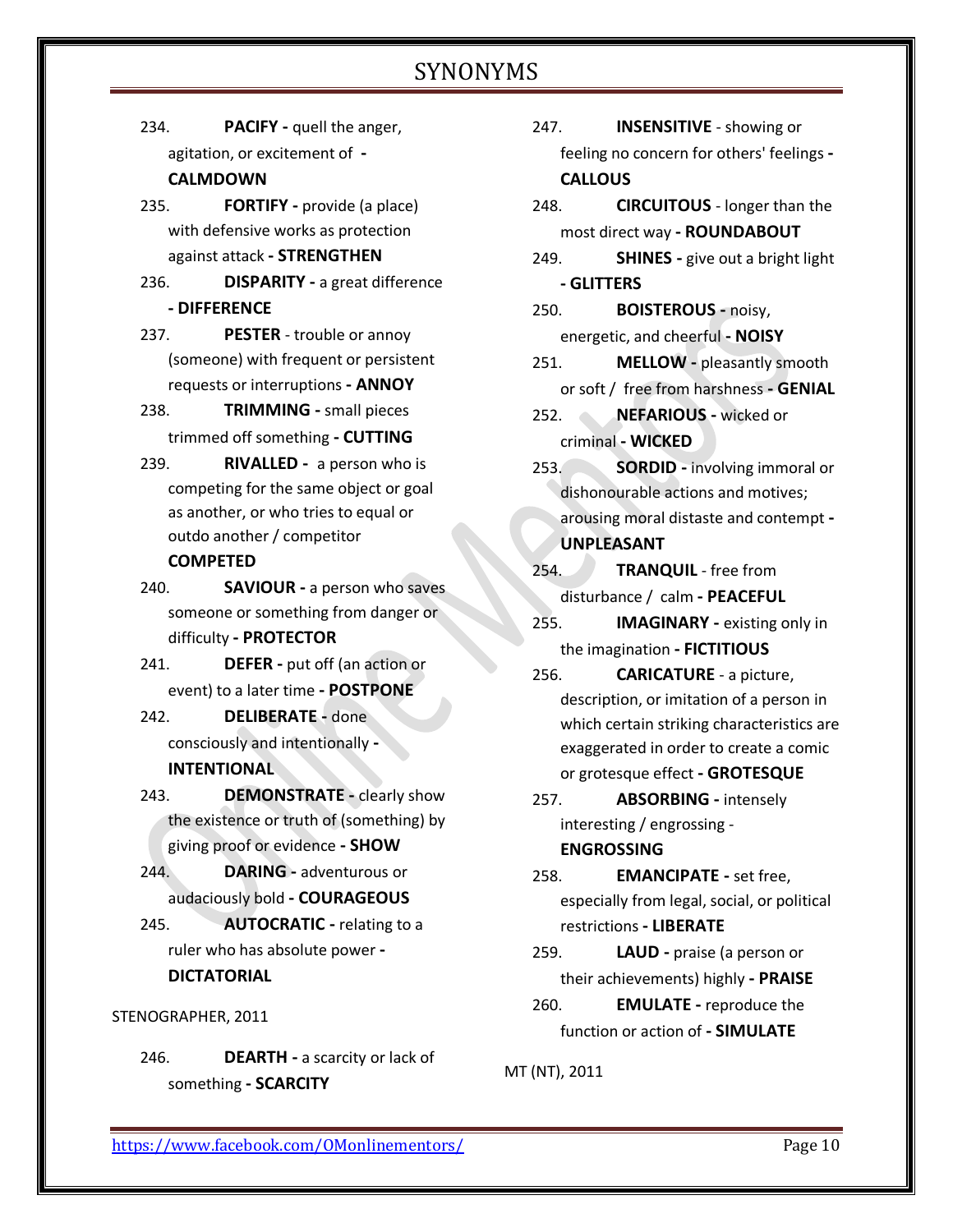261. **IMITATE –** to copy someone or mimic **- COPY**

262. **OBSCENE -** offensive or disgusting by accepted standards of morality and decency **- DIRTY**

263. **FICTITIOUS** - not real or true/ imaginary or fabricate **- FALSE**

264. **FRAGRANCE -** a pleasant, sweet smell **- AROMA**

265. **CAJOLE** - persuade (someone) to do something by sustained coaxing or flattery **- FLATTER**

266. **APPEAR -** come into sight / become visible or noticeable, especially without apparent cause **- SEEM**

267. **DISCRIMINATE** - recognize a distinction / differentiate **- DISTINGUISH**

268. **INTEGRATION -** the action or process of integrating **- UNITY**

269. **LIABILITY** - the state of being legally responsible for something **- DEBT**

270. **CEASE -** come or bring to an end **- STOP**

CONSTABLE, 2011

271. **SPECULATE -** form a theory or conjecture about a subject without firm evidence **- GUESS**

272. **EFFECT -** cause to happen; bring about **- RESULT**

273. **OBSCENE -** offensive or disgusting by accepted standards of morality and decency **- INDECENT**

274. **MERCY -** compassion or forgiveness shown towards someone whom it is within one's power to punish or harm **- SYMPATHY**

275. **TAME -** domesticate (an animal) **- DOMESTICATED**

### CHSL, 2011

276. **ACQUAINT** - make someone aware of or familiar with **- INTRODUCE**

277. **GENUINE -** truly what something is said to be / authentic **- REAL**

278. **CHANGE -** an act or process through which something becomes different **- ALTER**

279. **FOREBODING -** a feeling that something bad will happen / fearful apprehension **- ALARM**

280. **REQUEST -** an act of asking politely or formally for something **- ASK**

281. **ADVERSE -** preventing success or development/ harmful/ **-**

**UNFAVOURABLE**

282. **DISASTER -** a sudden accident or a natural catastrophe that causes great damage or loss of life **-**

**MISFORTUNE**

283. **INSTANT -** happening or coming immediately **- IMMEDIATE**

284. **TEMPEST -** a violent windy storm **- STORM**

285. **DILLIGENT -** having or showing care and conscientiousness in one's work or duties **- HARDWORKING**

286. **RESTRICT -** put a limit on / keep under control **- PROHIBIT**

287. **ANTICIPATE -** regard as probable / expect or predict **- EXPECT**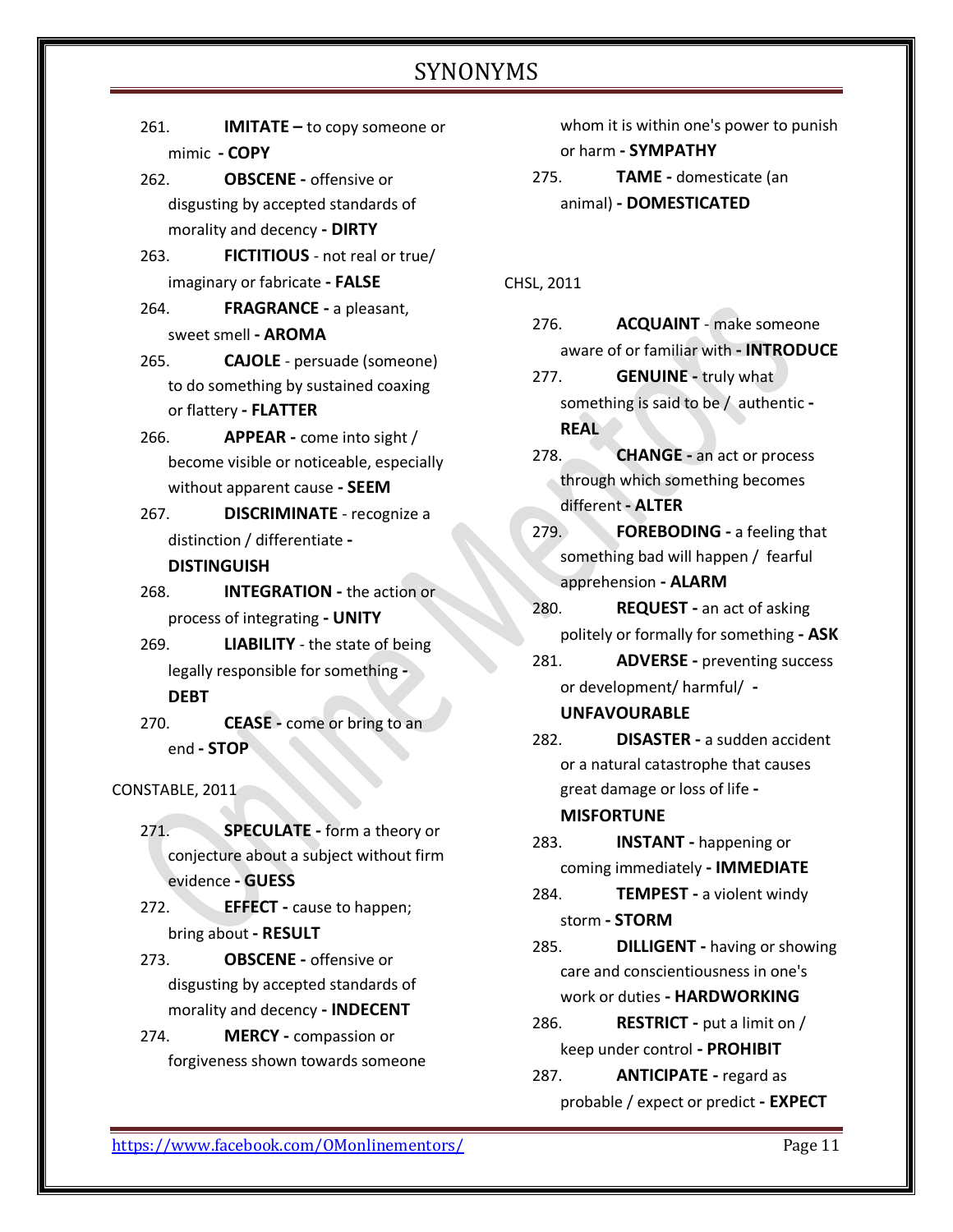288. **ABUNDANT -** existing or available in large quantities / plentiful **- PLENTIFUL**

- 289. **METICULOUS -** showing great attention to detail / very careful and precise **- METHODICAL**
- 290. **QUASH -** reject as invalid, especially by legal procedure **- REJECT**
- 291. **PITY**  the feeling of sorrow and compassion caused by the sufferings and misfortunes of others **- MERCY**
- 292. **MOTIVE**  a reason for doing something **- INTENTION**
- 293. **FRUGAL -** sparing or economical as regards money or food **- ECONOMICAL**
- 294. **IRRESOLUTE -** showing or feeling hesitancy / uncertain **-**

# **UNDECIDED**

295. **TREMENDOUS -** very great in amount, scale, or intensity **-**

#### **REMARKABLE**

- 296. **ANGER -** a strong feeling of annoyance, displeasure, or hostility **- DISPLEASURE**
- 297. **IRREVOCABLE -** not able to be changed, reversed, or recovered; final **- UNALTERABLE**
- 298. **COMMOTION -** a state of confused and noisy disturbance **-**

# **DISTURBANCE**

- 299. **REPOSE -** a state of rest, sleep, or tranquillity **- REST**
- 300. **ADORN -** make more beautiful or attractive **- BEAUTIFY**
- 301. **CANCEL -** decide or announce that (a planned event) will not take place **- ABOLISH**
- 302. **PIOUS -** devoutly religious **- RELIGIOUS**
- 303. **CEASE -** come or bring to an end **- STOP**
- 304. **DEFER -** put off (an action or event) to a later time **- POSTPONE**
- 305. **NURTURE -** care for and protect (someone or something) while they are growing **- GROW**
- 306. **CONSIDERATE - `** careful not to inconvenience or harm others **- THOUGHFUL**
- 307. **DOCILE -** ready to accept control or instruction **- SUBMISSIVE**
- 308. **ABUSE -** use (something) to bad effect or for a bad purpose / treat with cruelty or violence, especially regularly or repeatedly **- SCORN**
- 309. **DENY -** state that one refuses to admit the truth or existence of **- REFUSE**
- 310. **ABANDON -** cease to support or look after (someone) / desert **- FORSAKE**
- 311. **ADVANCE -** move forwards in a purposeful way **- PROGRESS**
- 312. **IMPEDIMENT**  a hindrance or obstruction in doing something **- OBSTRUCTION**
- 313. **IMPECCABLE -** in accordance with the highest standards / faultless **- PERFECT**
- 314. **VACILLATE -** waver between different opinions or actions / be indecisive **- WAVER**
- 315. **ELASTIC -** able to resume its normal shape spontaneously after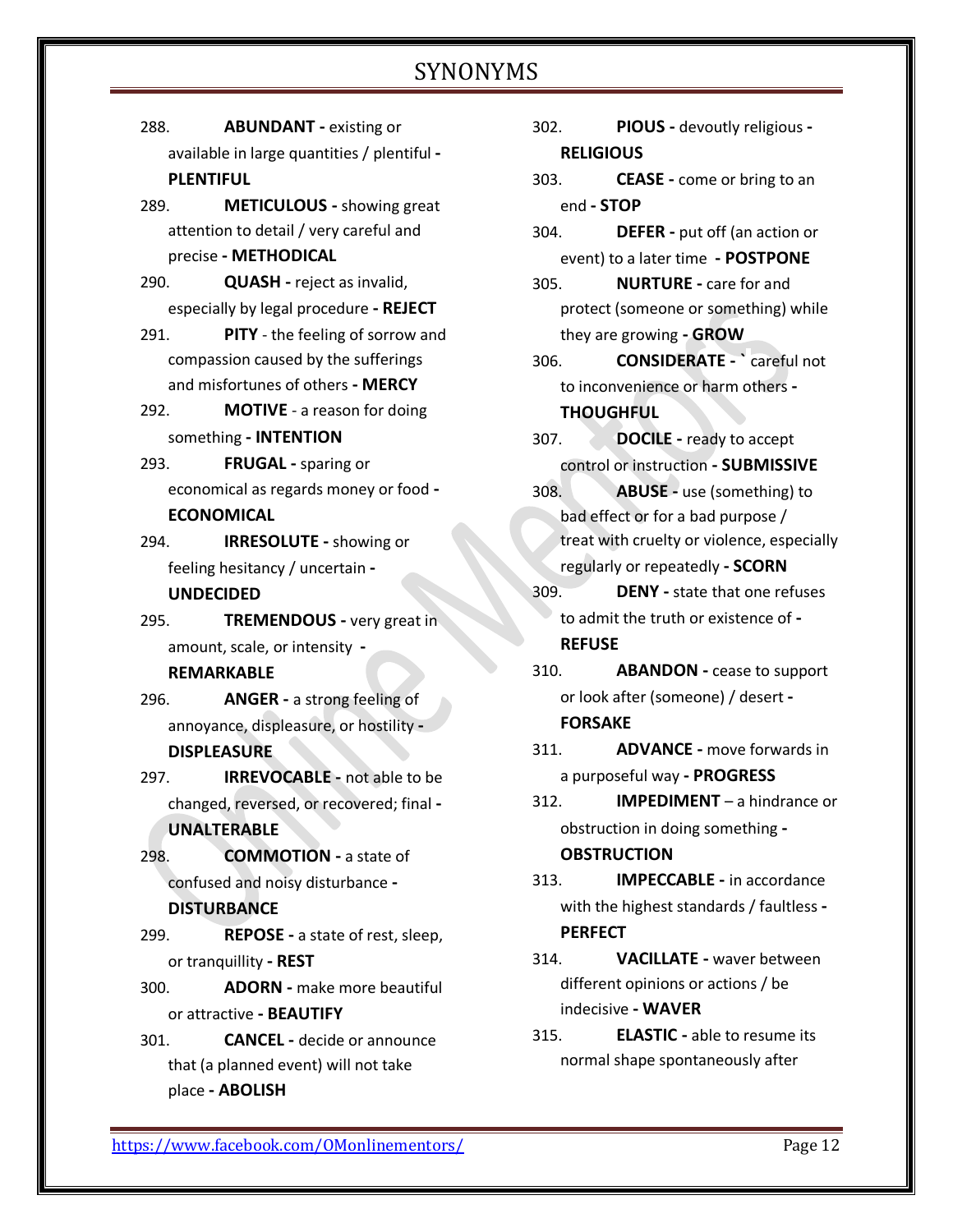being stretched or compressed **- FLEXIBLE**

CONSTABLE, 2012

- 316. **GENUINE -** truly what something is said to be **- REAL**
- 317. **APPREHENDED -** arrest (someone) for a crime **- ARRESTED**
- 318. **DISEASE -** a disorder of structure or function in a human, animal, or plant, especially one that produces specific symptoms or that affects a specific location and is not simply a direct result of physical injury **- ILLNESS**
- 319. **EFFICIENT -** achieving maximum productivity with minimum wasted effort or expense **- CAPABLE**
- 320. **CONCEAL**  not allow to be seen **- HIDE**
- 321. **RIGHT -** morally good, justified, or acceptable **- CORRECT**

#### CGL T-2, 2011

- 322. **EXHORT -** strongly encourage or urge (someone) to do something **- PUSH**
- 323. **REPARTEE -** conversation or speech characterized by quick, witty comments or replies. **- RESPONSE**
- 324. **POACH**  the illegal practice of trespassing on another's property to hunt or steal game without the landowner's permission **- HUNT**
- 325. **PROGNOSIS -** a forecast of the likely outcome of a situation **- FORECAST**
- 326. **ESPIONAGE -** the practice of spying or of using spies, typically by

governments to obtain political and military information **- SPYING**

- 327. **CONCURRENCE -** the state of agreeing with someone or something **- AGREEMENT**
- 328. **ENIGMA -** a person or thing that is mysterious or difficult to understand **- PUZZLE**
- 329. **LURID -** presented in vividly shocking or sensational terms **- SHOCKING**

CHSL, 2012

- 330. **MEAGRE -** lacking in quantity or quality **- INADEQUATE**
- 331. **CANDID**  truthful and straightforward **- FRANK**
- 332. **BLISS -** perfect happiness / great joy **- HAPPINESS**
- 333. **DECAY -** the state or process of rotting or decomposition **-**

#### **DECOMPOSE**

- 334. **SOLITARY -** done or existing alone **- LONELY**
- 335. **COMPASSIONATE -** feeling or showing sympathy and concern for others **- SYMPATHETIC**
- 336. **COARSE -** rough or harsh in texture **- ROUGH**
- 337. **BLUNDER -** a stupid or careless mistake **- MISTAKE**
- 338. **DILIGENT**  having or showing care and conscientiousness in one's work or duties **- ASSIDUOUS**
- 339. **ESSENTIAL -** absolutely necessary / extremely important **- VITAL**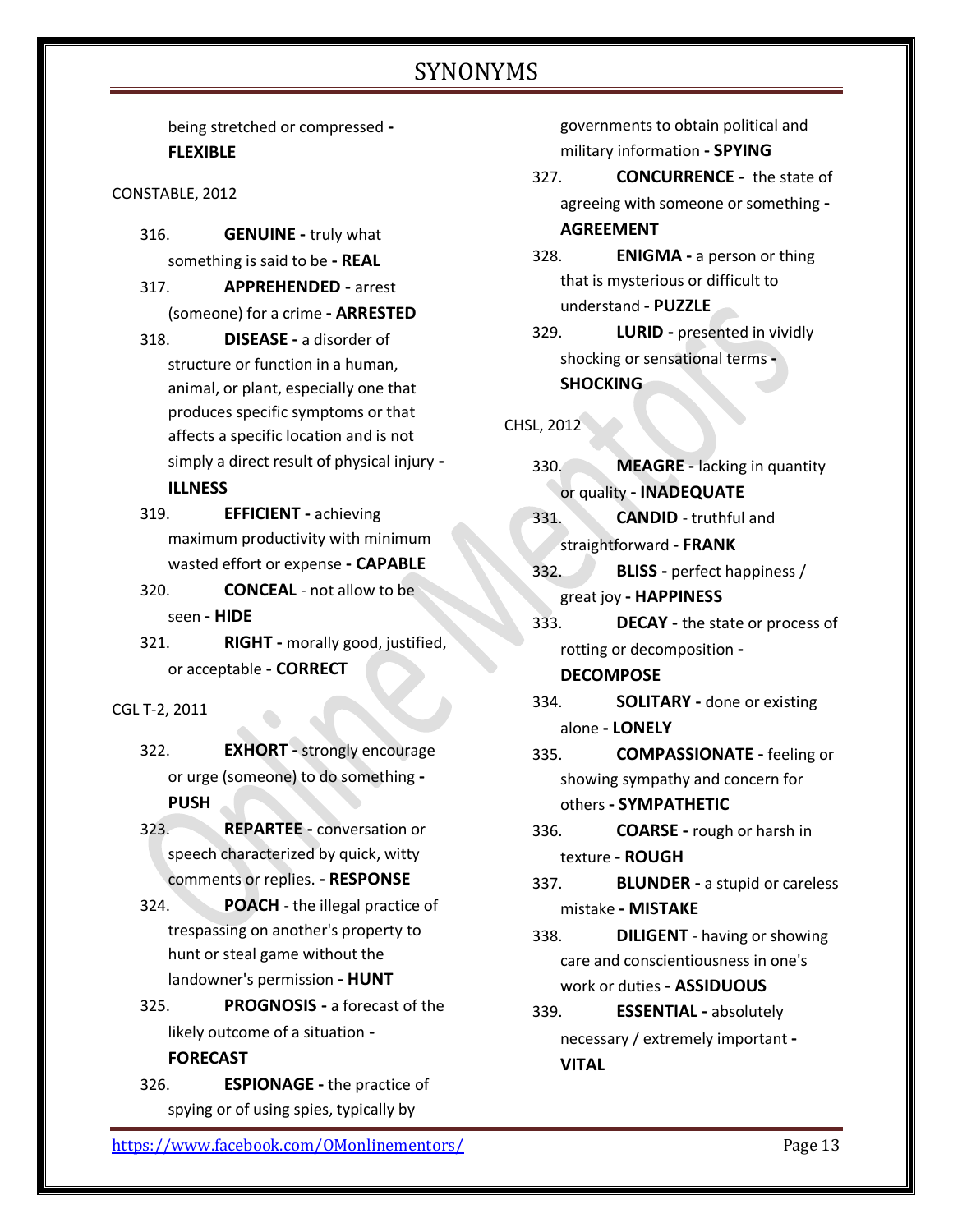340. **ONUS -** something that is one's duty or responsibility **-**

### **RESPONSIBILITY**

- 341. **PLEASURE -** a feeling of happy satisfaction and enjoyment **- HAPPINESS**
- 342. **DISSUADE -** persuade (someone) not to take a particular course of action **- DISCOURAGE**
- 343. **ANGUISH -** severe mental or physical pain or suffering **- AGONY**
- 344. **THRIVE -** grow or develop well or vigorously **- FLOURISH**
- 345. **CONDONE -** approve or sanction (something), especially with reluctance **- OVERLOOK**
- 346. **PAIL -** bucket **- BUCKET**
- 347. **BRISK -** quicken something / active and energetic **- QUICK**
- 348. **GRUESOME -** causing repulsion or horror / grisly **- HIDEOUS**
- 349. **PERIODIC**  appearing or occurring at intervals **- REGULAR**
- 350. **APPRAISE -** assess the value or quality of **- INFORM**

CGL T-1, 2012

- 351. **SYSTEMATICALLY -** having, showing, or involving a system, method, or plan **- METHODICALLY**
- 352. **SOLE -** one and only **- ONLY**
- 353. **CORDIAL -** warm and friendly **- FRIENDLY**
- 354. **INFIRM -** not physically or mentally strong, especially through age or illness **- WEAK**

355. **WHOLESOME -** conducive to or suggestive of good health and physical well-being **- SOUND**

FCI, 2012

- 356. **ALLURE -** the quality of being powerfully and mysteriously attractive or fascinating **- TEMPT**
- 357. **PERISH -** die, especially in a violent or sudden way **- DIE**
- 358. **MANIA -** mental illness marked by periods of great excitement or euphoria, delusions, and overactivity / an excessive enthusiasm or desire / an obsession **- MADNESS**
- 359. **SUPERFICIAL -** appearing to be true or real only until examined more closely **- SHALLOW**
- 360. **ECONOMICAL -** careful not to waste money or resources / giving good value or return in relation to the money, time, or effort expended **- THRIFTY**
- 361. **PREAMBLE**  the introductory part of a statute or deed, stating its purpose, aims, and justification **- INTRODUCTION**
- 362. **ADVOCATE -**a person who publicly supports or recommends a particular cause or policy **- SUPPORT**
- 363. **COLLATE -** collect and combine **- ASSEMBLE**
- 364. **RAMPART -** a defensive wall of a castle or walled city, having a broad top with a walkway and typically a stone parapet **- PARAPET**
- 365. **TRIBULATION -** a cause of great trouble or suffering **- SUFFERING**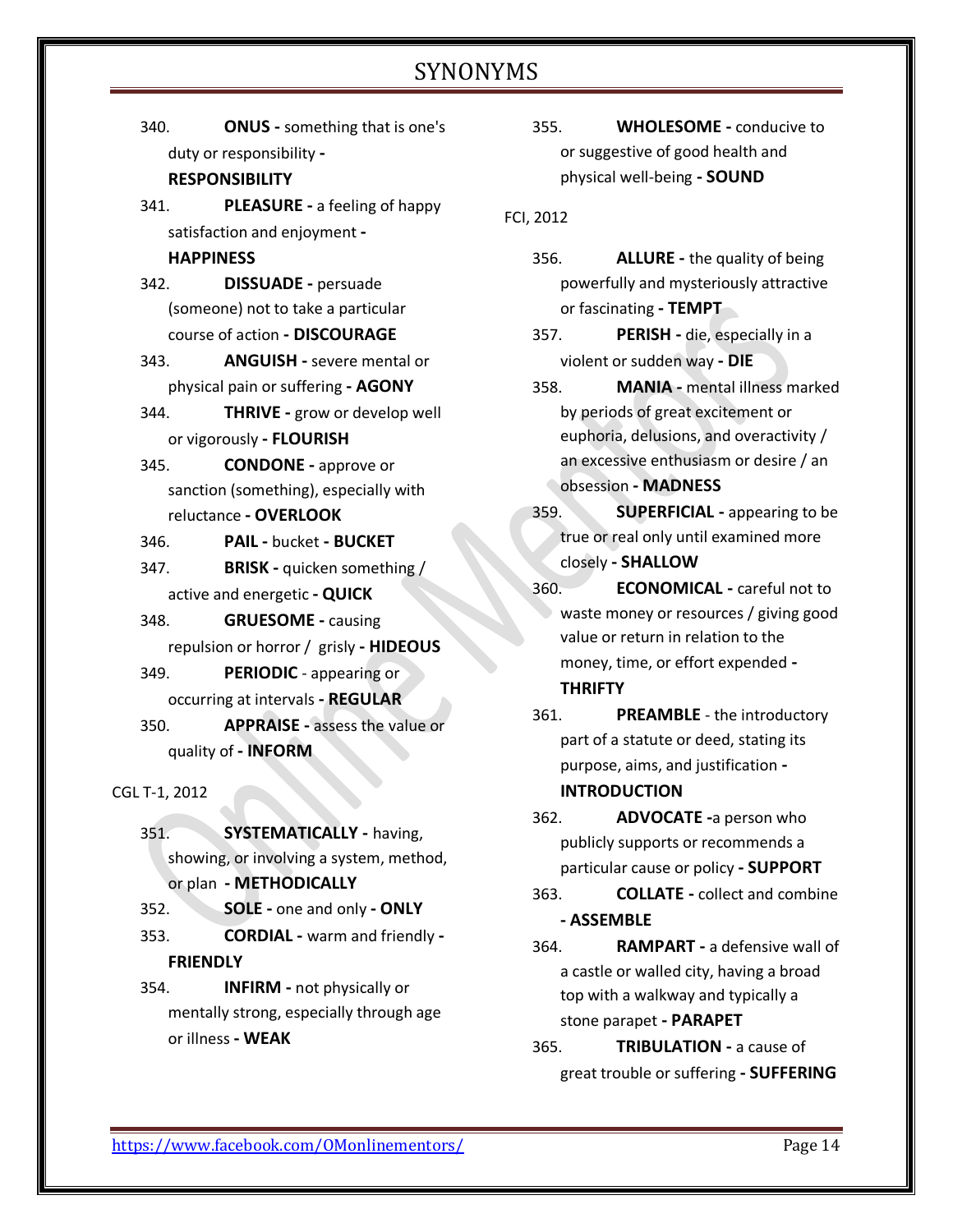366. **PARSIMONY -** extreme unwillingness to spend money or use resources **- MISERLINESS**

367. **INSOLENT -** showing a rude and arrogant lack of respect **- DISRESPECTFUL**

368. **INNOCUOUS -** not harmful or offensive **- HARMLESS**

369. **INGENUOUS -** innocent and unsuspecting **- INNOCENT** 

CPO, 2012

- 370. **BAFFLE**  totally bewilder or perplex **- PUZZLE**
- 371. **APEX -** the highest point of achievement / a climax **- TOP**
- 372. **ACCOMPLISH -** achieve or complete successfully **- ACHIEVE**

373.**PROTRUDE -** extend beyond or above a surface - BULGE

- 374. ASSAULT make a physical attack on **- ATTACK**
- MTS, 2013
	- 375. **ENGROSS -** absorb all the attention or interest of **- ABSORB**

376. **SOLITARY -** done or existing alone **- LONELY**

- 377. **ANTAGONIST -** a person who actively opposes or is hostile to someone or something; an adversary **- OPPONENT**
- 378. **MUNDANE -** lacking interest or excitement / dull / of this earthly world rather than a heavenly or spiritual one **- ORDINARY**
- 379. **ADVERSITY -** a difficult or unpleasant situation **- MISFORTUNE**
- 380. **DEMISE -** a person's death **- DEATH**
- 381. **SPURIOUS -** not being what it purports to be / false or fake **- FAKE**
- 382. **VANISH -** disappear suddenly and completely **- DISAPPEAR**
- 383. **COARSE -** rough or harsh in texture **- ROUGH**
- 384. **DETER -** prevent the occurrence of / discourage (someone) from doing something by instilling doubt or fear of the consequences **- TO HINDER**
- 385. **HURDLE**  a problem or difficulty that must be overcome **-**

#### **OBSTACLE**

- 386. **BARBARIC -** savagely cruel / primitive / unsophisticated **- UNCIVILISED**
- 387. **CLANDESTINE -** kept secret or done secretively, especially because illicit **- SECRET**
- 388. **ECSTASY -** an overwhelming feeling of great happiness or joyful excitement **- JOY**
- 389. **FETCH**  go for and then bring back (someone or something) for someone **- BRING**
- 390. **PACIFIC -** peaceful in character or intent **- PEACEFUL**
- 391. **SOLITARY -** done or existing alone **- LONELY**
- 392. **ABSURD -** wildly unreasonable, illogical, or inappropriate **- RIDICULOUS**

FCI, 2013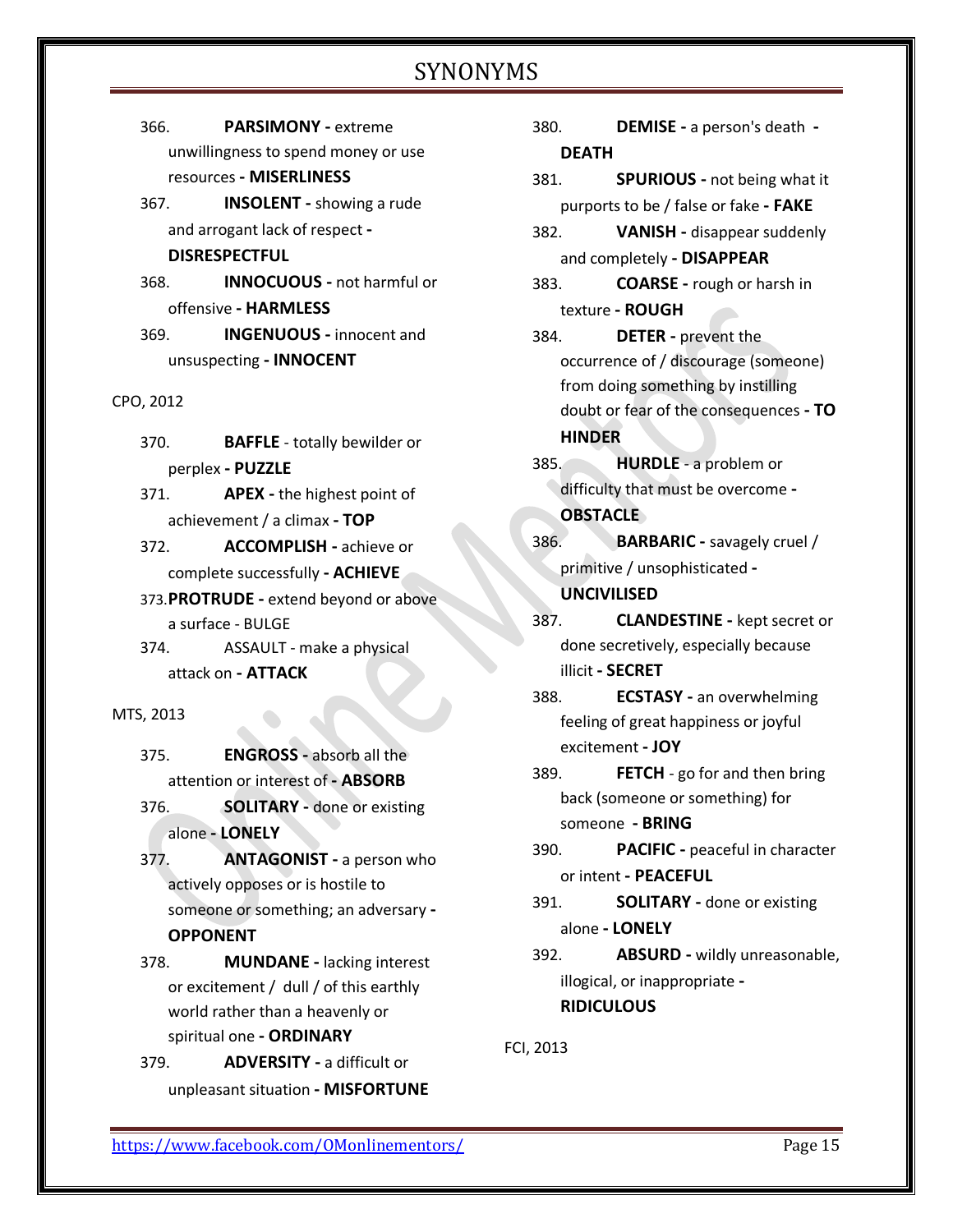- 393. **KIOSK -** a small open-fronted hut or cubicle from which newspapers, refreshments, tickets, etc. are sold **- STORE**
- 394. **MIMIC -** imitate (copy someone or their actions or words), especially in order to entertain or ridicule **- COPY**

395. **TOIL** - work extremely hard or incessantly / exhausting physical labour **- WORKHARD**

396. **ASCRIPTION -** the attribution of something to a cause **-**

### **ATTRIBUTION**

397. **ABSOLVE** - declare (someone) free from guilt, obligation, or punishment **- ACQUIT**

#### CGL T-1, 2013

398. **ABERRATION -** a departure from what is normal, usual, or expected, typically an unwelcome one **- DEVIATION**

- 399. **STERN -** serious and unrelenting, especially in the assertion of authority and exercise of discipline **- STRICT**
- 400. **CITADEL**  a fortress, typically one on high ground above a city **- FORTRESS**
- 401. **ERUDITE -** having or showing great knowledge or learning **-**

### **SCHOLARLY**

- 402. **REVERE -** feel deep respect or admiration for (something) **- RESPECT**
- 403. **REPEATED -** done or occurring again several times in the same way **- REITERATED**
- 404. **DERIVE -** obtain something from (a specified source) / base a concept on an extension or modification of (another concept) **- OBTAIN**
- 405. **SALACIOUS**  having or conveying undue or indecent interest in sexual matters **- LUSTFUL**
- 406. **HALLUCINATION -** an experience involving the apparent perception of something not present **- DELUSION**
- 407. **LABYRINTH -** a complicated irregular network of passages or paths in which it is difficult to find one's way /

## a maze **- MEANDERING**

- 408. **TINSEL**  a form of decoration consisting of thin strips of shiny metal foil attached to a long piece of thread **- DECORATION**
- 409. **GARRULOUS -** excessively talkative, especially on trivial matters **- TALKATIVE**

# CONSTABLE, 2013

- 410. **CATASTROPHE -** an event causing great and usually sudden damage or suffering / a disaster **- CALAMITY**
- 411. **HAPPINESS**  the state of being happy **- BLISS**
- 412. **GREET -** give a polite word of recognition or sign of welcome when meeting (someone) **- WELCOME**
- 413. **GATHER -** come together / assemble or accumulate / bring together and take in from scattered places or sources **- CONGREGATE**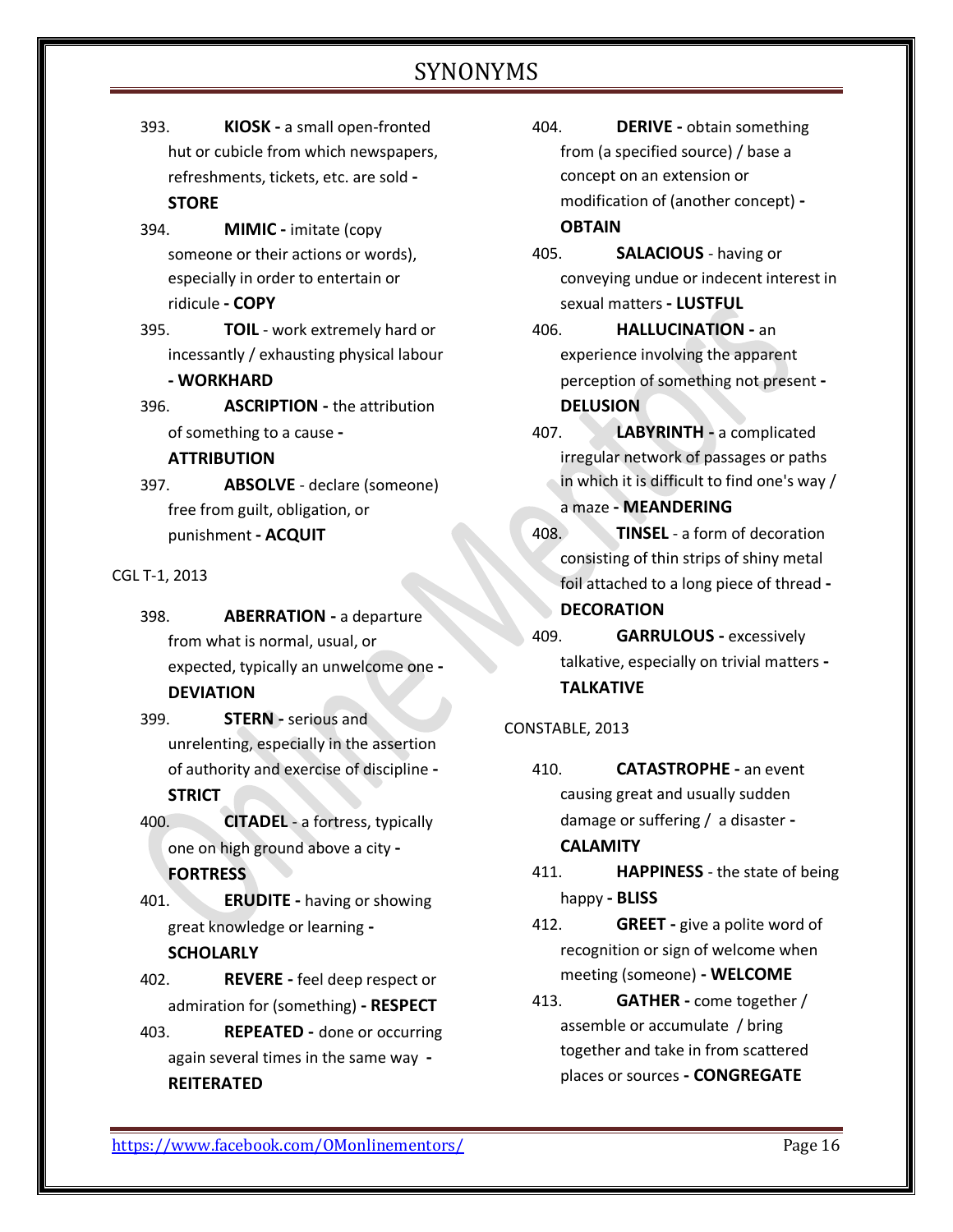- 414. **HUMOROUS -** causing laughter and amusement **- WITTY**
- 415. **HARD -** with a great deal of effort **- DIFFICULT**

#### CPO, 2013

- 416. **AMELIORATE -** make (something bad or unsatisfactory) better **- IMPROVE**
- 417. **INVOICE -** a list of goods sent or services provided, with a statement of the sum due for these / a bill **-**

# **STATEMENT**

- 418. **CONJURER -** a performer of conjuring tricks **- MAGICIAN**
- 419. **VENAL**  showing or motivated by susceptibility to bribery **- CORRUPT**
- **420. ABNORMAL**  deviating from what is normal or usual, typically in a way that is undesirable or worrying **- UNNATURAL**

CGL T-2, 2013

- 421. **MASTERY**  control or superiority over someone or something **- AUTHORITY**
- 422. **DELUSION -** an idiosyncratic belief or impression maintained despite being contradicted by reality or rational argument, typically as a symptom of mental disorder **- ILLUSION**
- 423. **LOGICAL -** according to the rules of logic or formal argument **- RATIONAL**

CHSL, 2013

- 424. **THRIFTY -** using money and other resources carefully and not wastefully **- ECONOMICAL**
- 425. **ADMONITION -** a firm warning or reprimand **- WARNING**
- 426. **EVADE -** escape or avoid (someone or something), especially by guile or trickery **- AVOID**
- 427. **IMPETUOUS -** acting or done quickly and without thought or care **- HASTY**
- 428. **PRETEND -** not really what it is represented as being / imaginary **- FEIGN**
- 429. **ANGUISHED -** experiencing or expressing severe mental or physical pain or suffering **- SORROWFUL**
- 430. **WILY -** skilled at gaining an advantage, especially deceitfully **- CUNNING**
- 431. **TEMERITY -** excessive confidence or boldness / audacity **- AUDACITY**
- 432. **MASTERY -** control or superiority over someone or something **- AUTHORITY**

MT (NT), 2014

- 433. **REDEEM –** compensate for / to save (somebody) from the power of evil **- SAVE**
- 434. **ENCOUNTERED -** meet (someone) unexpectedly / unexpectedly be faced with or experience (something hostile or difficult) **- FACED**
- 435. **FLUNG**  throw or hurl forcefully **- THREW**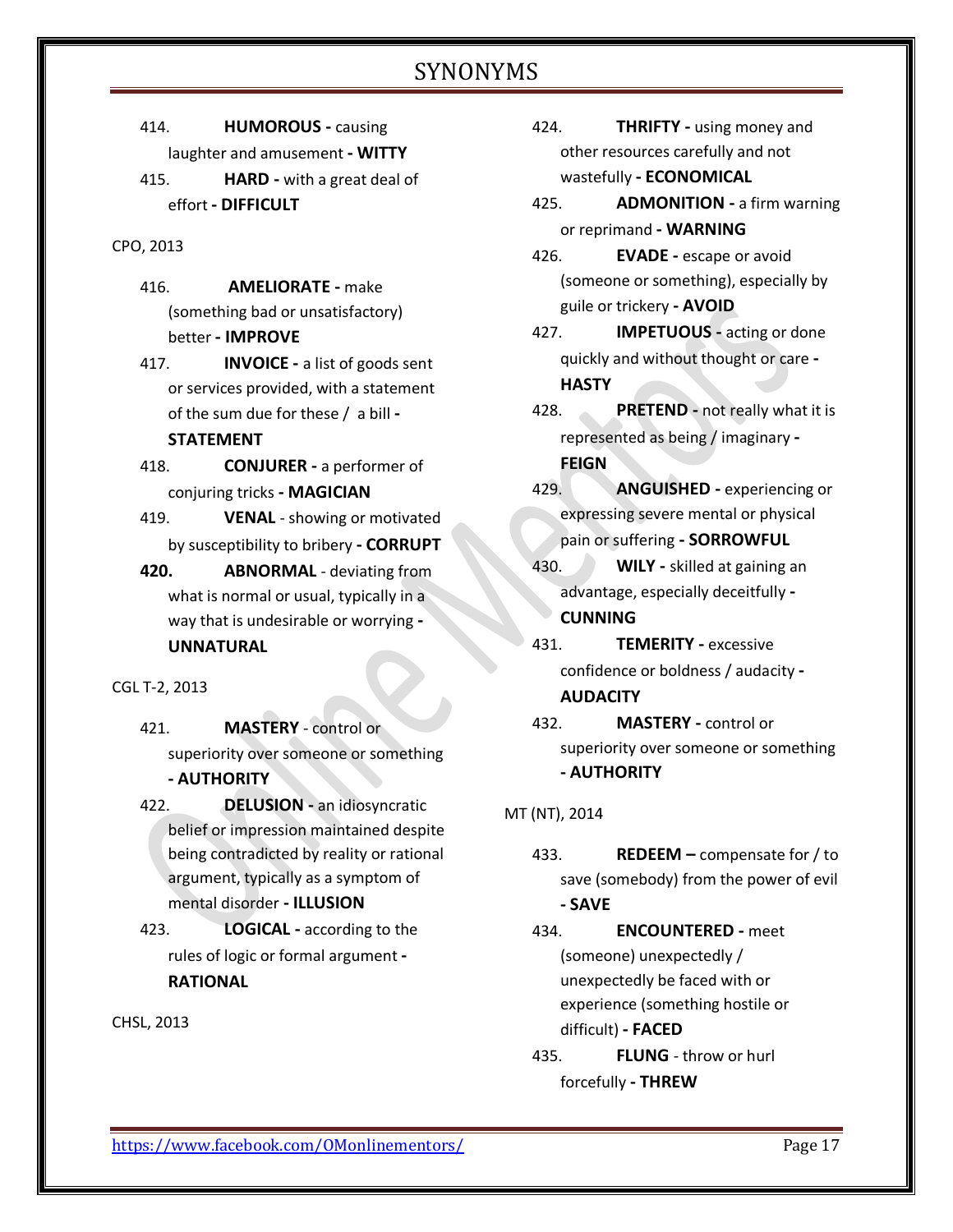- 436. **VALIANT -** possessing or showing courage or determination **- COURAGEOUS**
- 437. **PLUMP -** having a full rounded shape **- FAT**
- 438. **TRANSIENT**  lasting only for a short time / impermanent **-**

# **TRANSITORY**

- 439. **FURY -** wild or violent anger **- ANGER**
- 440. **TACITURN -** reserved or uncommunicative in speech / saying little **- SILENT**
- 441. **WANDER -** walk or move in a leisurely or aimless way **- ROAM**

CGL T-1 RE, 2013

- 442. **CANTANKEROUS -** badtempered, argumentative, and uncooperative **- QUARRELSOME**
- 443. **VOCATION -** a person's employment or main occupation, especially regarded as worthy and requiring dedication **- OCCUPATION**
- 444. **HONEST**  free of deceit / truthful and sincere **- UPRIGHT**
- 445. **OBSTREPEROUS -** noisy and difficult to control **- UNRULY**
- 446. **EXTRICATE -** free (someone or something) from a constraint or difficulty **- FREE**
- 447. **CREDIBLE -** able to be believed / convincing **- BELIEVABLE**
- 448. **VORACIOUS -** wanting or devouring great quantities of food **- GREEDY**
- 449. **TRANSIENT -** lasting only for a short time / impermanent **- FLEETING**
- 450. **SCINTILLATING -** sparkling or shining brightly **- GLITTERING**
- 451. **HUMANE -** having or showing compassion or benevolence **- SYMPATHETIC**
- 452. **CANNY**  having or showing shrewdness and good judgement, especially in money or business matters **- CLEVER**
- 453. **TEPID -** only slightly warm / lukewarm **- WARM**

### CPO, 2014

- 454. **AFFLUENT -** having a great deal of money / wealthy **- PROSPEROUS**
- 455. **PENCHANT -** a strong or habitual liking for something or
- tendency to do something **- LIKING** 456. **EXORBITANT** - unreasonably
- high (of a price or amount charged) **- EXCESSIVE**
- 457. **CRAFTY -** clever at achieving one's aims by indirect or deceitful methods **- CUNNING**
- 458. **DIFFIDENT -** modest or shy because of a lack of self-confidence **- TIMID**
- 459. **ELASTIC -** able to resume its normal shape spontaneously after being stretched or compressed **- FLEXIBLE**
- 460. **ASSESS -** evaluate or estimate the nature, ability, or quality of **- MEASURE**
- 461. **ABJURE -** solemnly renounce (a belief, cause, or claim) **- RENOUNCE**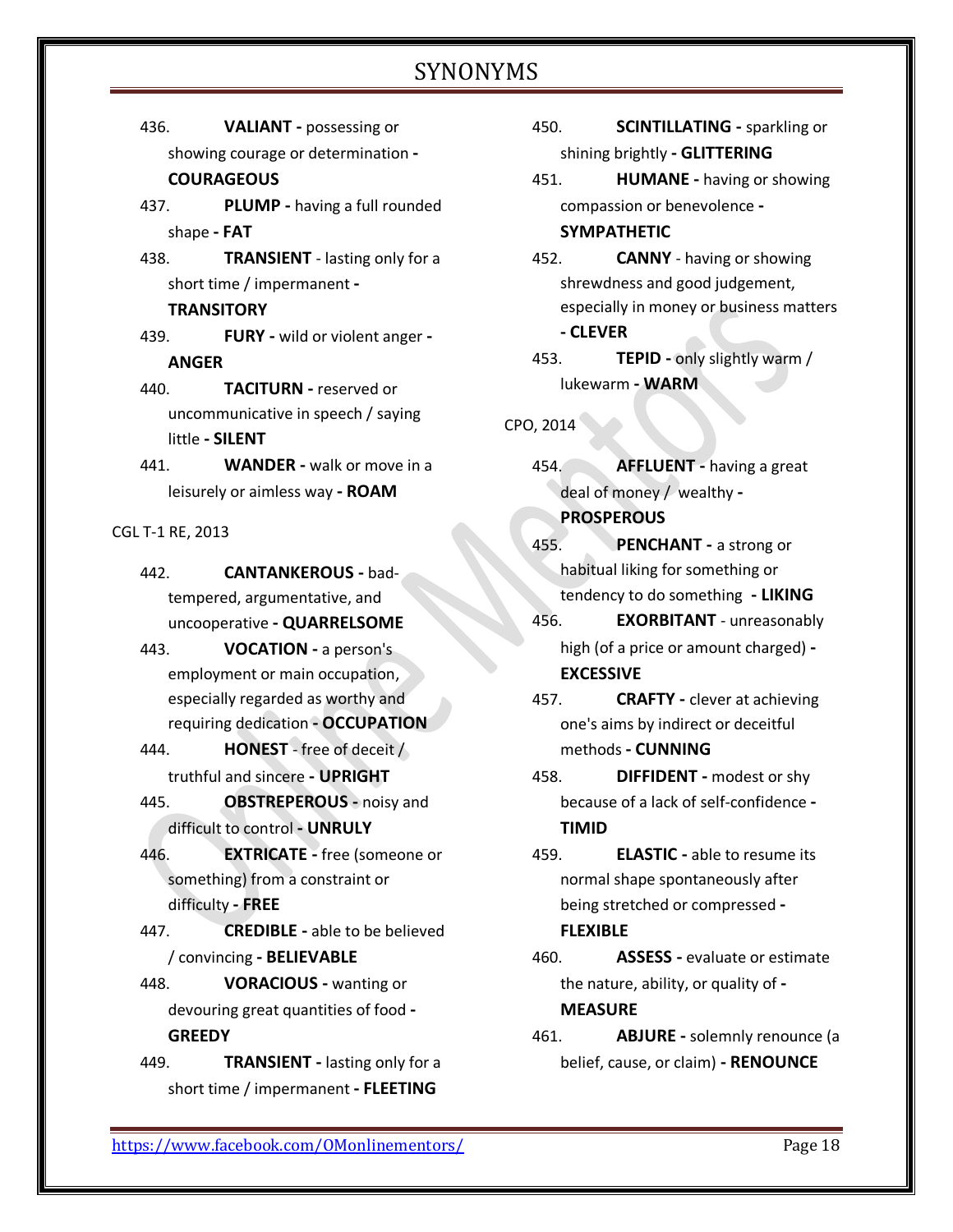- 462. **CATASTROPHE**  an event causing great and usually sudden damage or suffering /a disaster **- TRAGEDY**
- 463. **SCORN**  a feeling and expression of contempt or disdain for someone or something **- DESPISE**
- 464. **AUGUST -** respected and impressive **- DIGNIFIED**
- 465. **PERIL -** serious and immediate danger **- DANGER**
- 466. **AFFLUENT -** having a great deal of money; wealthy **- PROSPEROUS**
- CGL T-1, 2014
	- 467. **BRUTALIZE -** make (someone) cruel, violent, or insensitive to the pain of others by repeated exposure to violence **- ILLTREAT**
	- 468. **PINAACLE -** the most successful point / the culmination / a high, pointed piece of rock**- SUMMIT**
	- 469. **GARBLE -** reproduce (a message, sound, or transmission) in a confused and distorted way **-**

### **CONFUSE**

- 470. **CONVALESCENCE -** time spent recovering from an illness or medical treatment /recuperation **- RECOVER**
- 471. **INSIPID -** lacking flavor / weak or tasteless **- BLAND**
- 472. **POROUS**  having minute interstices through which liquid or air may pass **- PERMEABLE**
- 473. **AMICABLE**  characterized by friendliness and absence of discord **- FRIENDLY**
- 474. **PERUSE -** read (something), typically in a thorough or careful way **- EXAMINE**
- 475. **IMPREVIOUS -** not allowing fluid to pass through **- IMPENETRABLE**
- 476. **IMPECCABLE -** in accordance with the highest standards / faultless **- FLAWLESS**
- 477. **EVENTUALLY -** in the end, especially after a long delay, dispute, or series of problems **- FINALLY**
- 478. **PERSIST -** continue in an opinion or course of action in spite of difficulty or opposition **- INSIST**

### CHSL, 2014

- 479. **JABBER**  talk in a rapid, excited, and often incomprehensible way **- CHATTER**
- 480. **MEANDER -**follow a winding course (of a river or road) **- CURVE**
- 481. **TRANSMISSION -** the action or process of transmitting something or the state of being transmitted **-**

### **CONVEYANCE**

- 482. **YEARN -** have an intense feeling of longing for something, typically something that one has lost or been separated from **- TO CRAVE**
- 483. **ADEQUATE -** satisfactory or acceptable in quality or quantity **- ENOUGH**
- 484. **PERSEVERE -** continue in a course of action even in the face of difficulty or with little or no indication of success **- PERSIST**
- 485. **SPORADIC**  occurring at irregular intervals or only in a few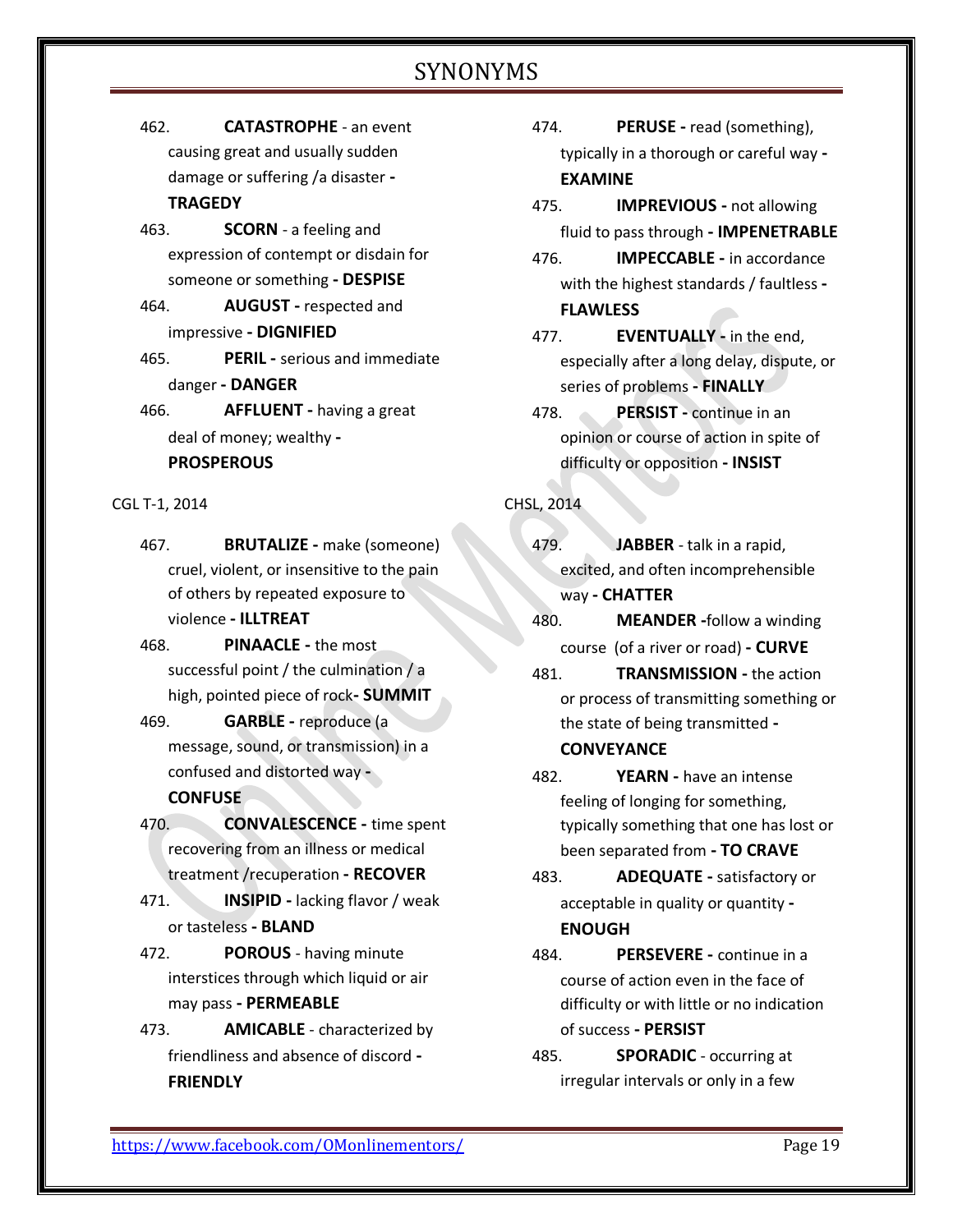places / scattered or isolated **- SCATTERED** 486. **VIVACIOUS -** attractively lively and animated **- LIVELY** 487. **PROPOSITION -** a suggested scheme or plan of action, especially in a business context **- PROPOSAL** 488. **PETITION** - a formal written request, typically one signed by many people, appealing to authority in respect of a particular cause **- APPEAL**  489. **AMIABLE -** having or displaying a friendly and pleasant ma**nner - FRIENDLY** 490. **FORSAKEN -** abandoned or deserted **- ABANDONED** 491. **CANDID** - truthful and straightforward / frank **- HONEST** 492. **CURIOUS -** eager to know or learn something **- INQUISITIVE** 493. **ARDUOUS** - involving or requiring strenuous effort; difficult and tiring **- DIFFICULT** 494. **SHAM -** a thing that is not what it is purported to be **- FAKE** 495. **FUTILITY -** pointlessness or uselessness **- USELESSNESS** 496. **GUILE -** sly or cunning intelligence **- CUNNING** 497. **JEALOUS -** feeling or showing an envious resentment of someone or their achievements, possessions, or perceived advantages **- ENVIED** 498. **EPIDEMIC -** a widespread occurrence of an infectious disease in a community at a particular time **- WIDESPREAD** 499. **RETALIATE -** make an attack in return for a similar attack **- AVENGE**

500. **COMPENSATE -** give (someone) something, typically money, in recognition of loss, suffering, or injury incurred; recompense **- MAKE UP FOR**

501. **TRANSIENT** - lasting only for a short time / impermanent **- TEMPORARY**

502. **QUICKEN -** make or become faster or quicker **- ACCELERATE**

503. **GULLIBILITY -** a failure of social intelligence in which a person is easily tricked or manipulated into an illadvised course of action **- SIMPLICITY**

504. **EMIT -** produce and discharge **- DISCHARGE**

505. **HUMILIATION -** the action of humiliating someone or the state of being humiliated **- DISHONOUR**

506. **SNOOZE -** a short, light sleep, especially during the day **- SLEEP**

507. **BESEECH -** ask someone urgently and fervently to do or give something **- BEG**

508. **SPURIOUS -** not being what it purports to be / false or fake **- FAKE**

509. **OSSIFY -** turn into bone or bony tissue **- MAKE OR BECOME LIKE A BONE**

510. **AMELIORATE -** make (something bad or unsatisfactory) better **- TO IMPROVE**

511. **DWINDLE -** diminish gradually in size, amount, or strength **- DECREASE**

512. **LATENT -** existing but not yet developed or manifest; hidden or concealed **- HIDDEN**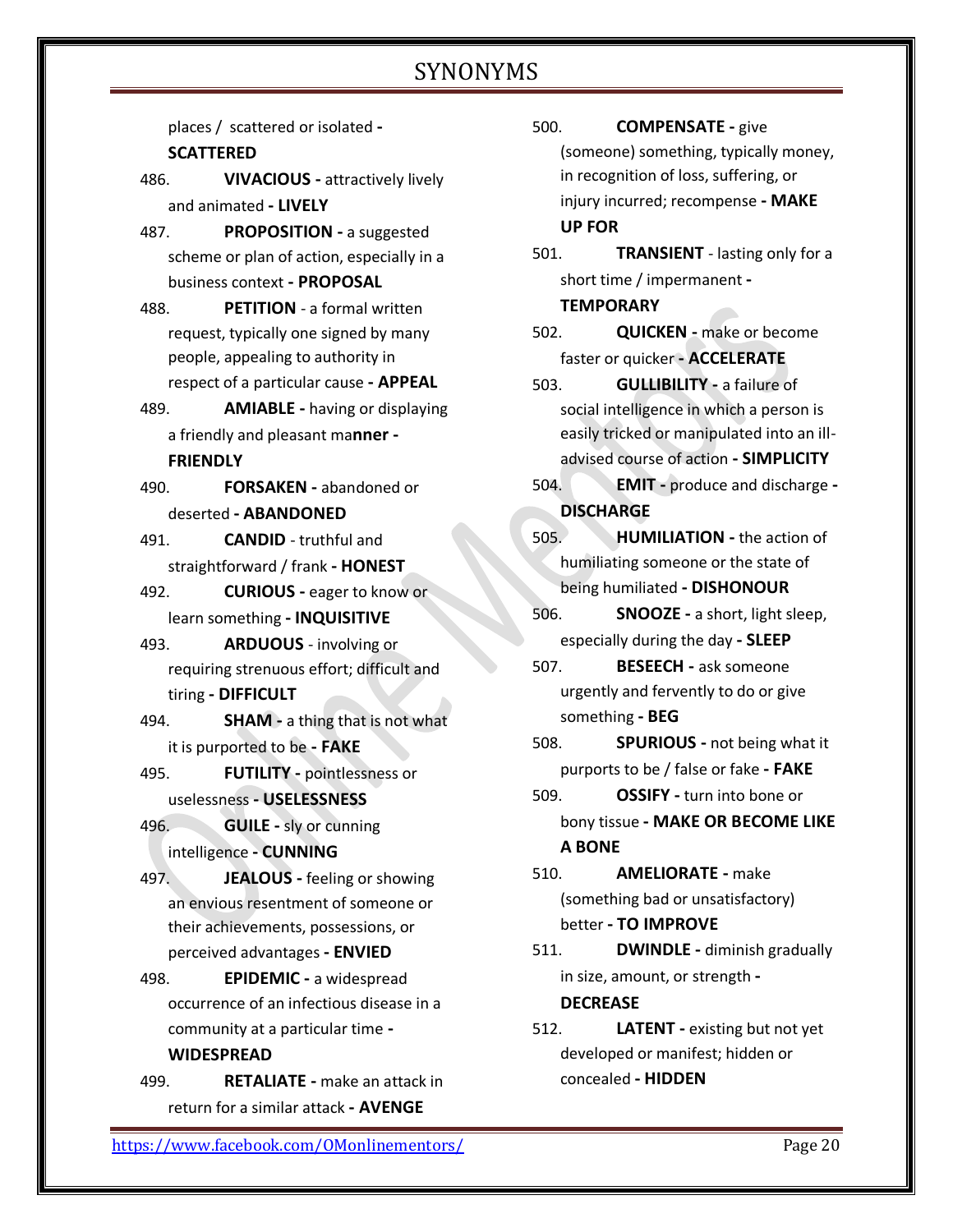#### CGL T-2, 2015

- 513. **PECULIAR**  different to what is normal or expected **- STRANGE**
- 514. **TENET -** a principle or belief, especially one of the main principles of a religion or philosophy **- BELIEF**
- 515. **REPEAL -** revoke or annul (a law or act of parliament **-**

#### **CANCELLATION**

- 516. **ODIOUS -** extremely unpleasant / repulsive **- HATEFUL**
- 517. **ABANDON -** cease to support or look after (someone) / desert **- FORSAKE**

# 518. **GARNISH -** decorate or

- embellish (something, especially food **- ADORN**
- 519. **ADMONISH -** reprimand firmly **- CHIDE**
- 520. **PROFICIENT**  competent or skilled in doing or using something **- ADEPT**
- 521. **TIRADE -** a long, angry speech of criticism or accusation **- RANT**
- 522. **SINUOUS -** having many curves and turns **- SERPENTINE**
- 523. **VIABLE -** capable of working successfully / feasible **- WORKABLE**
- 524. **ERRONEOUS –**wrong / incorrect **- FALSE**

#### CPO, 2015

525. **VISCERAL -** relating to the viscera (the internal organs in the main cavities of the body, especially those in the abdomen, e.g. the intestines) **- BODILY**

- 526. **OPULENT -** ostentatiously costly and luxurious **- RICH**
- 527. **ENTERPRISING -** having or showing initiative and resourcefulness **- FINDING OUT NEW WAYS OF**

### **DOING THINGS**

- 528. **COMPLACENT**  showing smug or uncritical satisfaction with oneself or one's achievements **- SATISFIED**
- 529. **RECAPITULATION -** an act or instance of summarizing and restating the main points of something **- RECALL**
- 530. **VERISIMILITUDE**  the appearance of being true or real **- AUTHENTICITY**
- 531. **CONJECTURE -** an opinion or conclusion formed on the basis of incomplete information **- GUESS**
- 532. **ANNIHILATE -** destroy utterly /obliterate **- DESTROY**
- 533. **QUARRY -** a place, typically a large, deep pit, from which stone or other materials are or have been extracted **- VICTIM**
- 534. **INTERFERENCE -** the action of interfering or the process of being interfered with **- OBSTRUCTION**
- 535. **CHARISMA**  compelling attractiveness or charm that can inspire devotion in others **- CHARM**
- 536. **PODIUM -** a small platform on which a person may stand to be seen by an audience, as when making a speech or conducting an orchestra **- DIAS**
- 537. **INSANE**  in a state of mind which prevents normal perception, behaviour, or social interaction; seriously mentally ill **- MAD**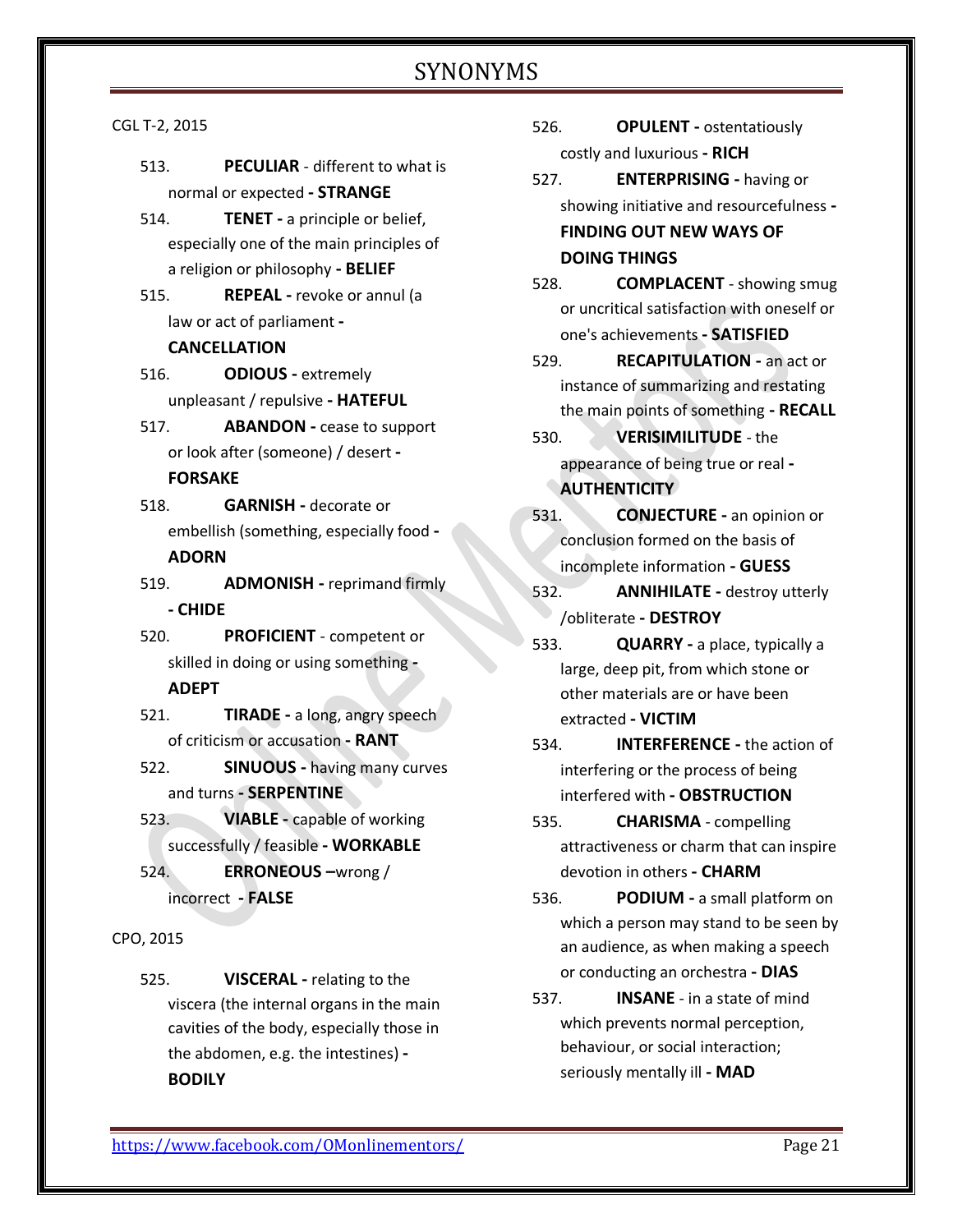#### CGL T-1, 2015

- 538. **INGENUOUS**  innocent and unsuspecting **- CANDID**
- 539. **DAMP**  slightly wet **- WET**
- 540. **RESURGENCE -** an increase or revival after a period of little activity, popularity, or occurrence **- RENEWAL**
- 541. **BOARD**  a long, thin, flat piece of wood or other hard material, used for floors or other building purposes **- PLANK**
- 542. **SPUME -** froth or foam, especially that found on waves **-**

#### **FOAMS**

- 543. **PERSUE -** follow or chase (someone or something) **- READ**
- 544. **DIMINISH -** make or become less **- REDUCE**
- 545. **FRUGAL -** simple and plain and costing little **- ECONOMICAL**
- 546. **PLEBISCITE -** the direct vote of all the members of an electorate on an important public question such as a change in the constitution **-**
	- **REFERENDUM**
- 547. **EFFIGY**  a sculpture or model of a person **- DUMMY**
- 548. **PREDILECTION**  a preference or special liking for something; a bias in favour of something **- PREFERENCE**
- 549. **DEVOUT -** having or showing deep religious feeling or commitment **- PIOUS**
- CGL T-1 RE, 2015
	- 550. **BANE -** a cause of great distress or annoyance **- CURSE**
- 551. **OSTRACIZE -** exclude from a society or group **- EXPEL**
- 552. **BUMPTIOUS**  irritatingly selfassertive **- CONCEITED**

#### CONSTABLE, 2015

- 553. **DRIZZLE**  light rain falling in very fine drops **- SPRINKLE**
- 554. **INEVITABLE -** certain to happen **- UNAVOIDABLE**
- 555. **ENORMOUS -** very large in size, quantity, or extent **- IMMENSE**
- 556. **RECTIFY**  put right **- CORRECT**
- 557. **HONOUR -** high respect great esteem **- RESPECT**
- 558. **FELICITATED -** congratulate **- CONGRATULATED**

#### CHSL, 2015

559. **ACQUIRE** - buy or obtain **-**

#### **PROCURE**

- 560. **ANNOY -** causing irritation or annoyance **- OFFEND**
- 561. **MISTAKE**  an act or judgement that is misguided or wrong **- ERROR**
- 562. **FLITHY -** disgustingly dirty **- DIRTY**
- 563. **VOCATION** a strong feeling of suitability for a particular career or occupation**- OCCUPATION**
- 564. **LIMPID -** completely clear and transparent **- CLEAR**
- 565. **GOURMET -** a connoisseur of good food **- GASTRONOME**
- 566. **MERGE -** combine or cause to combine to form a single entity **- BLEND**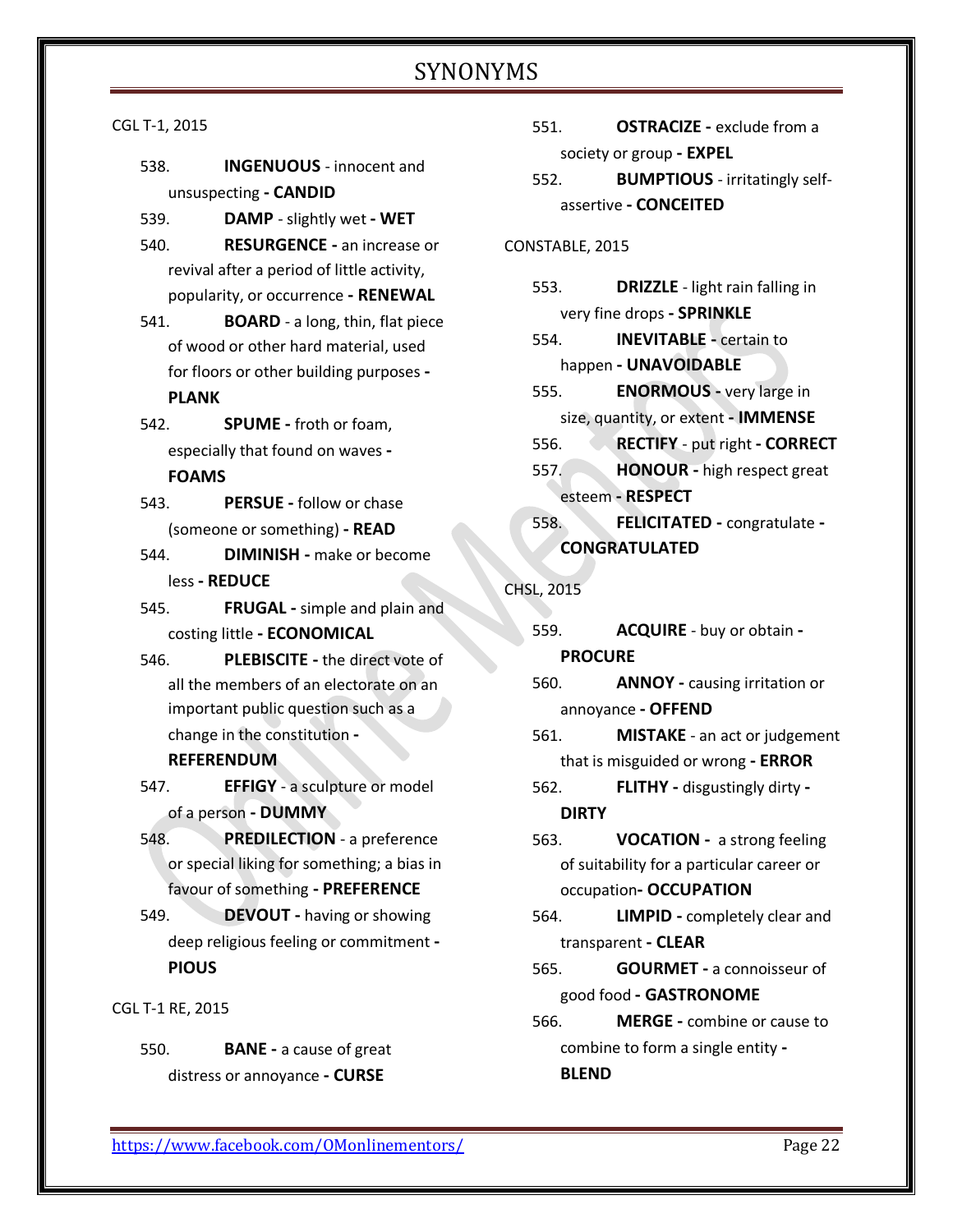- 567. **CRUSADE -** a vigorous campaign for political, social, or religious change **- CAPMPAIGN**
- 568. **LOUSY -** very poor or bad **- AWFUL**
- 569. **RESULT -** a thing that is caused or produced by something else /a consequence or outcome **- OUTCOME**
- 570. **INVINCIBLE -**too powerful to be defeated or overcome **- UNASSAILABLE**
- 571. **MAESTRO -** a distinguished conductor or performer of classical music / a distinguished figure in any sphere **- GENIUS**
- 572. **CHASTISE -** rebuke or reprimand severely **- UPBRAID**
- 573. **PAWN -** a person used by others for their own purposes **- DUPE**
- 574. **FEEBLE -** lacking physical strength, especially as a result of age or illness **- WEAK**
- 575. **CONSORT -** a wife, husband, or companion, in particular the spouse of a reigning monarch **- PARTNER**
- 576. **ACCURACY -** the quality or state of being correct or precise **- PRECISION**
- 577. **GENUINE -** truly what something is said to be **- AUTHENTIC**
- 578. **REVENUE -** income, especially when of an organization and of a substantial nature **- INCOME**
- 579. **QUEST -** a long or arduous search for something **- SEARCH**
- 580. **JEALOUS -** feeling or showing an envious resentment of someone or their achievements, possessions, or perceived advantages **- ENVIOUS**
- 581. **DESULTORY -** lacking a plan, purpose **- FRUGAL**
- 582. **DILIGENT -** having or showing care and conscientiousness in one's work or duties **- INDUSTRIOUS**

#### STENOGRAPHER, 2016

- 583. **ETERNAL -** lasting or existing forever / without end **- FOREVER**
- 584. **STROLL -** walk in a leisurely way **- WALK**
- 585. **BRUTAL -** savagely violent **- SAVAGE**
- 586. **REVEL -** enjoy oneself in a lively and noisy way, especially with drinking and dancing **- MAKE MERRY**
- 587. **ADVERSITY -** a difficult or unpleasant situation **- MISERY**

# CGL T-1, 2016

- 588. **DEVASTATION -** great destruction or damage **- DETRUCTION**
- 589. **PANACEA -** a solution or remedy for all difficulties or diseases **- CURE ALL**
- 590. **INSOLENT -** showing a rude and arrogant lack of respect **- OFFENSIVE**
- 591. **ENIGMA -** a person or thing that is mysterious or difficult to understand **- RIDDLE**
- 592. **DECIMATED -** a person or thing that is mysterious or difficult to understand **- DESTROYED**
- 593. **REVILE -** criticize in an abusive or angrily insulting manner **- ABUSE**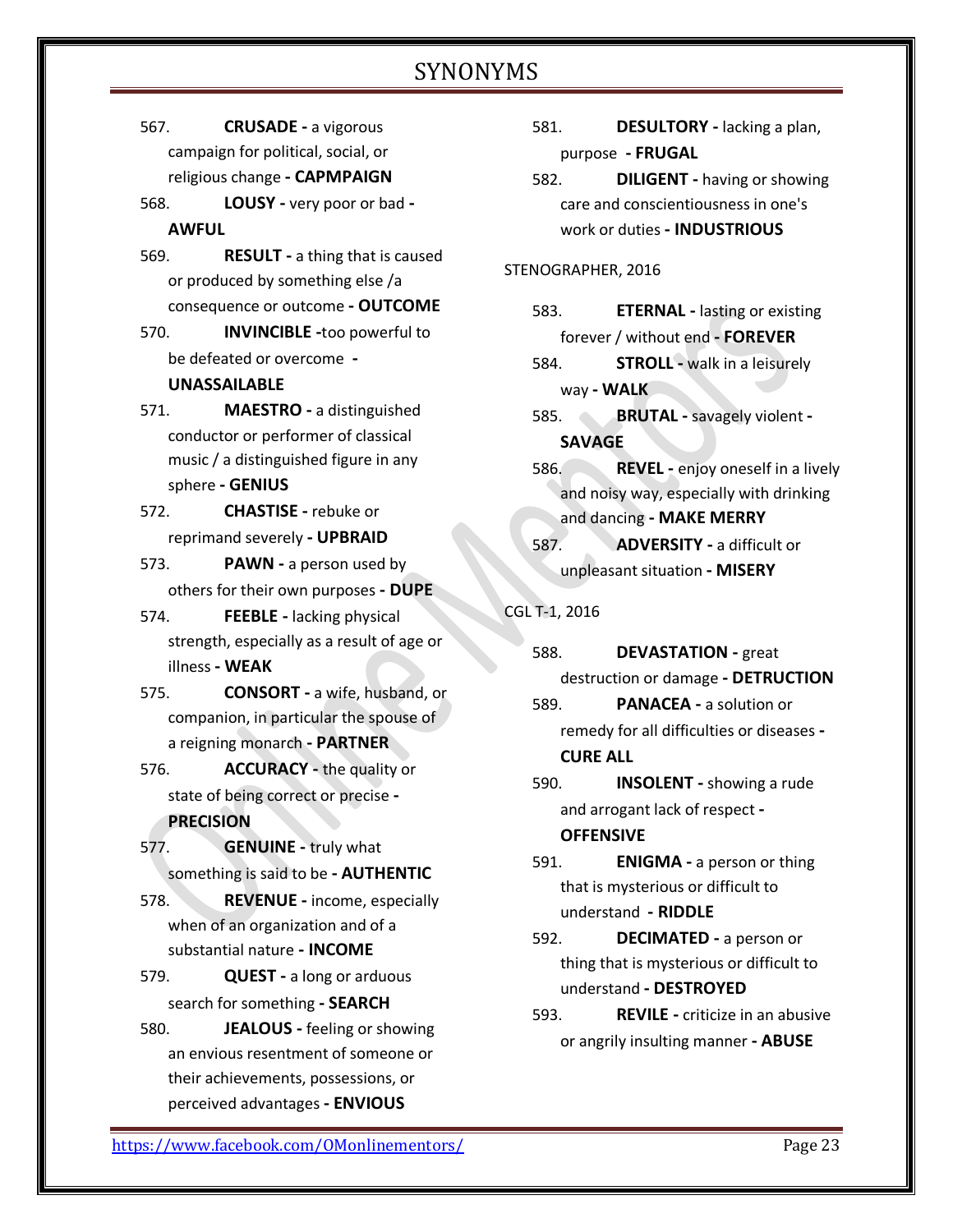- 594. **VENIAL -** denoting a sin that is not regarded as depriving the soul of divine grace **- PARDONABLE**
- 595. **RECTIFY -** put right **- CORRECT**
- 596. **IMPECCABLE -** in accordance with the highest standards; faultless **- FAULTLESS**
- 597. **CONSTRAIN -** compel or force (someone) to follow a particular course of action **- RESTRICT**
- 598. **LETHARGIC -** affected by lethargy (a lack of energy and enthusiasm) / sluggish and apathetic **- LAZY**
- 599. **ARDUOUS**  involving or requiring strenuous effort; difficult and tiring **- STRENUOUS**
- 600. **RECEPTACLE -** a hollow object used to contain something **- CONTAINER**
- 601. **ADVERSITY**  a difficult or unpleasant situation **- MISFORTUNE**
- 602. **CONTRABAND -** goods that have been imported or exported illegally **- SMUGGLED**
- 603. **CUPIDITY -** greed for money or possessions **- GREED**
- 604. **MASTICATE -** chew (food) **- CHEW**
- 605. **LABYRINTH -** a complicated irregular network of passages or paths in which it is difficult to find one's way; a maze **- MAZE**
- 606. **ABORTIVE -** failing to produce the intended result **- UNSUCCESSFUL**
- 607. **SYCOPHANT -** a person who acts obsequiously towards someone important in order to gain advantage **- FLATTERER**
- 608. **EXAGGERATE -** represent (something) as being larger, better, or worse than it really is **- MAGNIFY**
- 609. **OMINOUS -** giving the worrying impression that something bad is going to happen / threateningly inauspicious **- THREATENING**
- 610. **JUBILANT -** feeling or expressing great happiness and triumph **- REJOICING**
- 611. **ADAPT -** make (something) suitable for a new use or purpose /modify **- ADJUST**
- 612. **OBSEQUIOUS**  obedient or attentive to an excessive or servile degree **- SERVILE**
- 613. **NEGOTIATION -** discussion aimed at reaching an agreement**-BARGAINING**
- 614. **PALLID -** pale, typically because of poor health **- PALE**
- 615. **INVIGORATING -** making one feel strong, healthy, and full of energy **- REFRESHING**
- 616. **NEFARIOUS -** wicked or criminal **- WICKED**
- 617. **CONSCRIPT -** enlist (someone) compulsorily, typically into the armed services **- DRAFT**
- 618. **INDOLENT -** wanting to avoid activity or exertion /lazy **- LAZY**
- 619. **REPROOF -** an expression of blame or disapproval **- REBUKE**
- 620. **PROFLIGATE -** recklessly extravagant or wasteful in the use of resources **- WASTEFUL**
- 621. **HOODWINK -** deceive or trick **- DECEIVE**